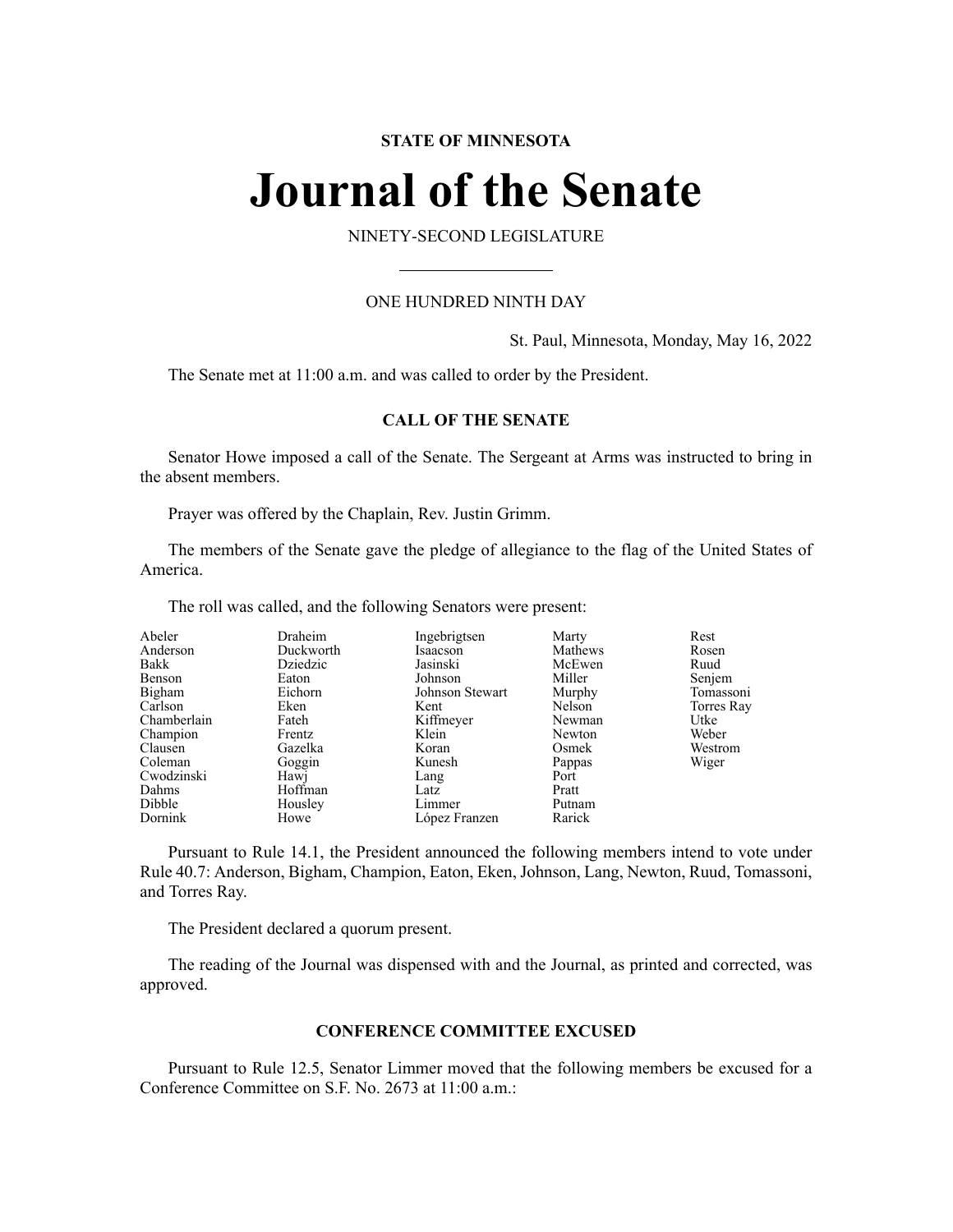8426 **JOURNAL OF THE SENATE** [109TH DAY

Senators Limmer, Osmek, Mathews, Latz, and Bigham. The motion prevailed.

# **EXECUTIVE AND OFFICIAL COMMUNICATIONS**

The following communication was received.

April 5, 2022

The Honorable David J. Osmek President of the Senate

Dear Senator Osmek:

The following appointment is hereby respectfully submitted to the Senate for confirmation asrequired by law:

BOARD OF THE PERPICH CENTER FOR ARTS EDUCATION

Janet Mohr, 500 Greenhaven Dr., Burnsville, in the county of Dakota, effective April 5, 2022, for a term expiring on January 6, 2025.

(Referred to the Committee on Education Finance and Policy.)

Sincerely, Tim Walz, Governor

# **MESSAGES FROM THE HOUSE**

Mr. President:

I have the honor to announce that the House has acceded to the request of the Senate for the appointment of a Conference Committee, consisting of 5 members of the House, on the amendments adopted by the House to the following Senate File:

**S.F. No. 3008:** A bill for an act relating to liquor; prohibiting exclusive contracts for distillers; amending Minnesota Statutes 2020, section 340A.307, subdivisions 1, 2, 4.

There has been appointed as such committee on the part of the House:

Stephenson; Olson, L.; Wolgamott; Kotyza-Witthuhn and Nash.

Senate File No. 3008 is herewith returned to the Senate.

Patrick D. Murphy, Chief Clerk, House of Representatives

Returned May 12, 2022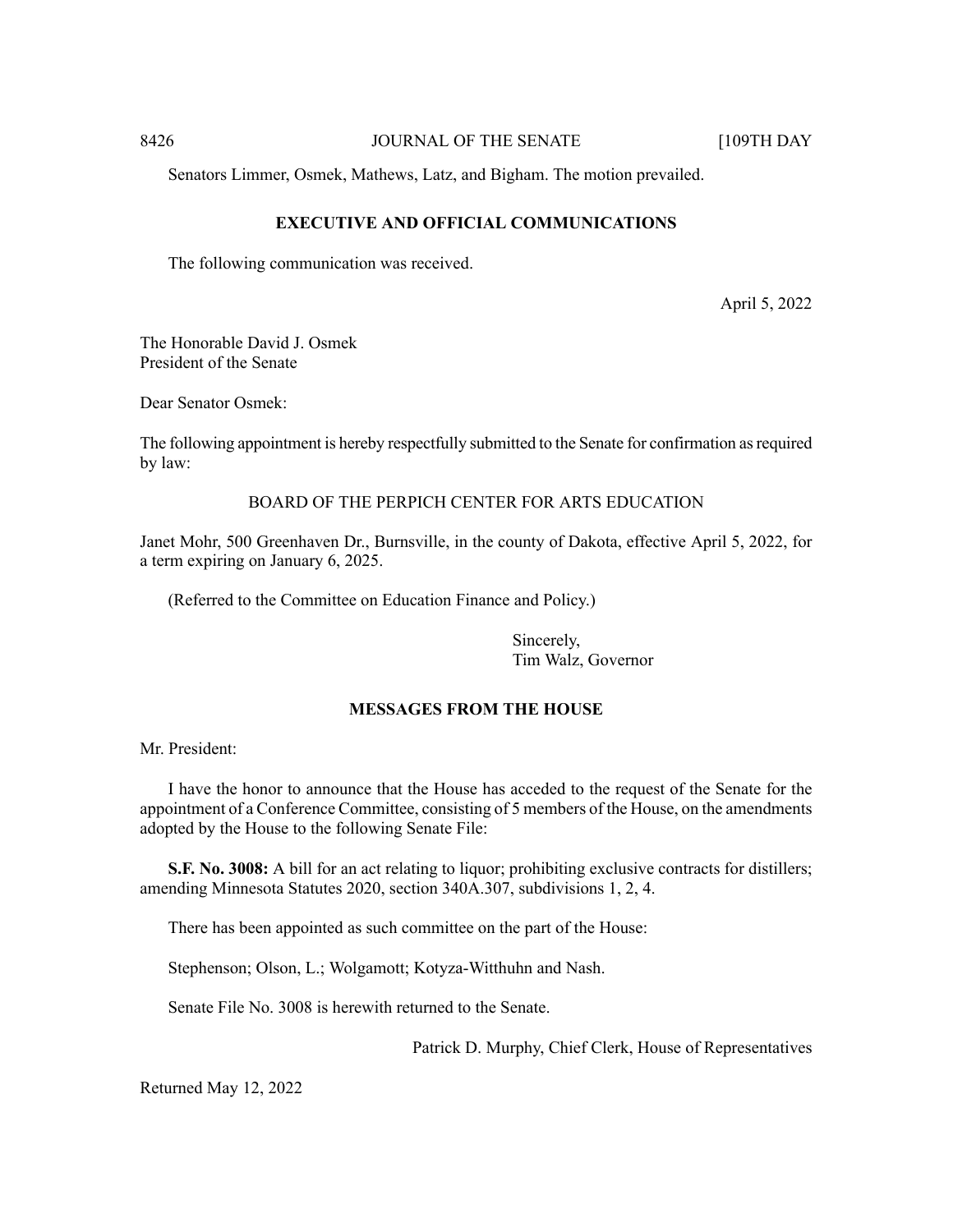Mr. President:

I have the honor to announce the passage by the House of the following Senate File, AS AMENDED by the House, in which amendments the concurrence of the Senate is respectfully requested:

**S.F. No. 4476:** A bill for an act relating to redistricting; adjusting the district boundaries of Senate Districts 15 and 16; adjusting the house of representatives district boundaries within Senate Districts 15, 16, and 58; proposing coding for new law in Minnesota Statutes, chapter 2.

Senate File No. 4476 is herewith returned to the Senate.

Patrick D. Murphy, Chief Clerk, House of Representatives

Returned May 12, 2022

Senator Miller, for Senator Johnson, moved that S.F. No. 4476 be laid on the table. The motion prevailed.

Mr. President:

I have the honor to announce that the House refuses to concur in the Senate amendments to House File No. 3669:

**H.F. No. 3669:** A bill for an act relating to taxation; modifying provisions governing individual income and corporate franchise taxes, sales and use taxes, property taxes, certain state aid programs, certain local taxes, tax increment financing, and various other taxes and tax-related provisions; providing for certain federal tax conformity; modifying and proposing certain income tax credits and subtractions; providing for certain sales tax exemptions; modifying property tax refunds and programs; proposing additional local government aid programs; authorizing certain tax increment financing; authorizing certain local taxes; converting the renter's property tax refund into a refundable individual income tax credit; requiring reports; appropriating money; amending Minnesota Statutes 2020, sections 6.495, subdivision 3; 38.27, subdivision 4; 41B.0391, subdivisions 1, 2, 4; 123B.595, subdivision 3; 123B.61; 126C.40, subdivision 1; 270A.03, subdivision 2; 270B.12, subdivision 8; 272.01, subdivision 2; 272.02, subdivisions 24, 98, by adding subdivisions; 272.025, subdivision 1; 273.124, subdivisions 3a, 6, 13a, 13c, 13d; 273.1245, subdivision 1; 273.13, subdivision 35; 273.1315, subdivision 2; 273.1387, subdivision 2; 273.41; 279.03, subdivision 1a; 282.261, subdivision 2; 287.12; 287.29; 287.31, subdivision 3; 289A.02, subdivision 7; 289A.38, subdivision 4; 289A.56, subdivision 6; 289A.60, subdivision 12; 290.0131, by adding subdivisions; 290.0132, subdivisions 18, 21, 26, by adding subdivisions; 290.0133, by adding a subdivision; 290.0134, by adding a subdivision; 290.067; 290.0674, subdivision 2; 290.0681, subdivisions 2, 3, 4; 290.0685, subdivision 1, by adding a subdivision; 290.091, subdivision 2; 290.095, subdivision 11; 290A.02; 290A.03, subdivisions 6, 8, 12, 13, 15; 290A.04, subdivisions 1, 2, 2h, 4; 290A.05; 290A.07, subdivision 2a; 290A.08; 290A.09; 290A.091; 290A.13; 290A.19; 290A.25; 290B.03, subdivision 1; 290B.04, subdivisions 3, 4; 290B.05, subdivision 1; 291.005, subdivision 1; 296A.083, subdivision 3; 297A.61, subdivisions 12, 29; 297A.68, subdivision 25, by adding subdivisions; 297A.70, subdivision 21; 297A.71, subdivision 51, by adding subdivisions; 297A.94; 297A.99, subdivisions 1, 3; 297H.13, subdivision 2; 298.28, subdivisions 7a, 9b; 366.095, subdivision 1; 373.01, subdivision 3; 383B.117, subdivision 2; 410.32; 412.301; 462A.05, subdivision 24; 462A.38; 469.174, subdivision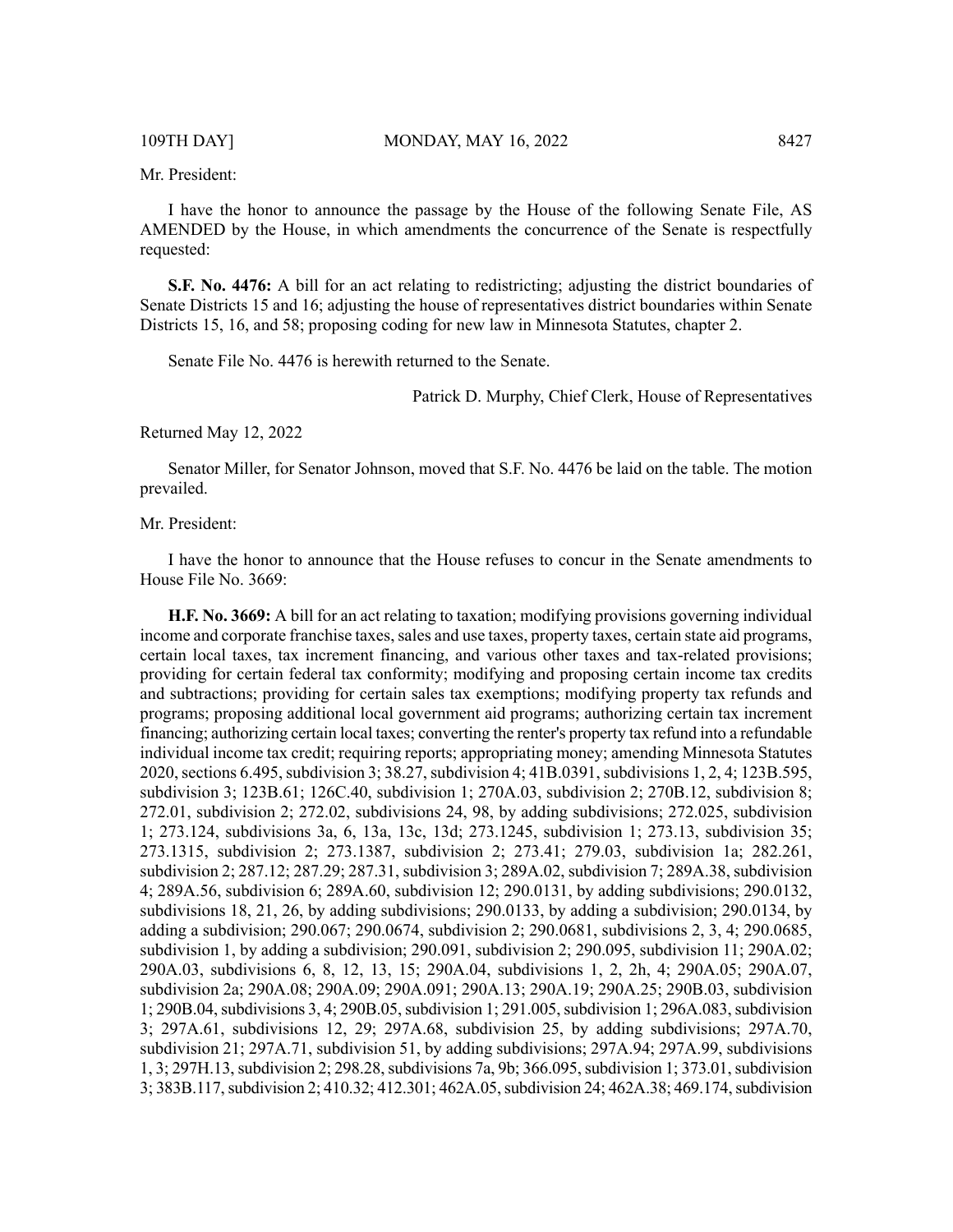14, by adding a subdivision; 469.176, subdivisions 3, 4; 469.1763, subdivision 6; 469.1771, subdivisions 2, 2a, 3; 477A.011, subdivision 34, by adding subdivisions; 477A.0124, subdivision 2; 477A.013, subdivisions 8, 9; 477A.015; 477A.03, subdivision 2a; 477A.12, subdivisions 1, 3, by adding a subdivision; 477B.01, subdivisions 5, 10, 11, by adding subdivisions; 477B.02, subdivisions 2, 3, 5, 8, 9, by adding a subdivision; 477B.03, subdivisions 2, 3, 4, 5, 7; 477B.04, subdivision 1, by adding a subdivision; 477C.03, subdivisions 2, 5; 477C.04, by adding a subdivision; Minnesota Statutes 2021 Supplement, sections 3.8855, subdivisions 4, 7; 16A.152, subdivision 2; 116J.8737, subdivision 5; 116U.27, subdivision 1; 126C.10, subdivision 2e; 272.0295, subdivision 2; 273.11, subdivision 12; 273.124, subdivisions 13, 14; 273.13, subdivisions 23, 25, 34; 289A.08, subdivisions 7, 7a; 289A.382, subdivision 2; 290.01, subdivisions 19, 31; 290.06, subdivisions 2c, 22; 290.0671, subdivision 1; 290.0681, subdivision 10; 290.0682, by adding subdivisions; 290.993; 290A.03, subdivision 3; 297A.71, subdivision 52; 297A.75, subdivisions 1, 2, 3; 297A.99, subdivision 2; 297F.09, subdivision 10; 297G.09, subdivision 9; 469.1763, subdivisions 2, 3, 4; 477A.03, subdivision 2b; 477A.30; Laws 1998, chapter 389, article 8, section 43, as amended; Laws 2003, chapter 127, article 10, section 31, subdivision 1, as amended; Laws 2006, chapter 259, article 11, section 3, as amended; Laws 2008, chapter 366, article 7, section 17; Laws 2011, First Special Session chapter 7, article 4, section 14; Laws 2014, chapter 308, article 6, section 12, subdivision 2; Laws 2017, First Special Session chapter 1, article 3, section 26; Laws 2019, First Special Session chapter 6, article 6, section 25; Laws 2021, First Special Session chapter 14, article 8, sections 5; 7; proposing coding for new law in Minnesota Statutes, chapters 240A; 290; 477A; proposing coding for new law as Minnesota Statutes, chapter 428B; repealing Minnesota Statutes 2020, sections 6.91; 290.0674, subdivision 2a; 290A.03, subdivisions 9, 11; 290A.04, subdivisions 2a, 5; 290A.23, subdivision 1; 327C.01, subdivision 13; 327C.16; 477A.011, subdivisions 30a, 38, 42, 45; 477A.013, subdivision 13; 477B.02, subdivision 4; 477B.03, subdivision 6; Minnesota Statutes 2021 Supplement, section 290.0111.

The House respectfully requests that a Conference Committee of 5 members be appointed thereon.

Marquart, Youakim, Lislegard, Her and Davids have been appointed as such committee on the part of the House.

House File No. 3669 is herewith transmitted to the Senate with the request that the Senate appoint a like committee.

Patrick D. Murphy, Chief Clerk, House of Representatives

Transmitted May 12, 2022

Senator Nelson moved that the Senate accede to the request of the House for a Conference Committee on H.F. No. 3669, and that a Conference Committee of 5 members be appointed by the Subcommittee on Conference Committees on the part of the Senate, to act with a like Conference Committee appointed on the part of the House. The motion prevailed.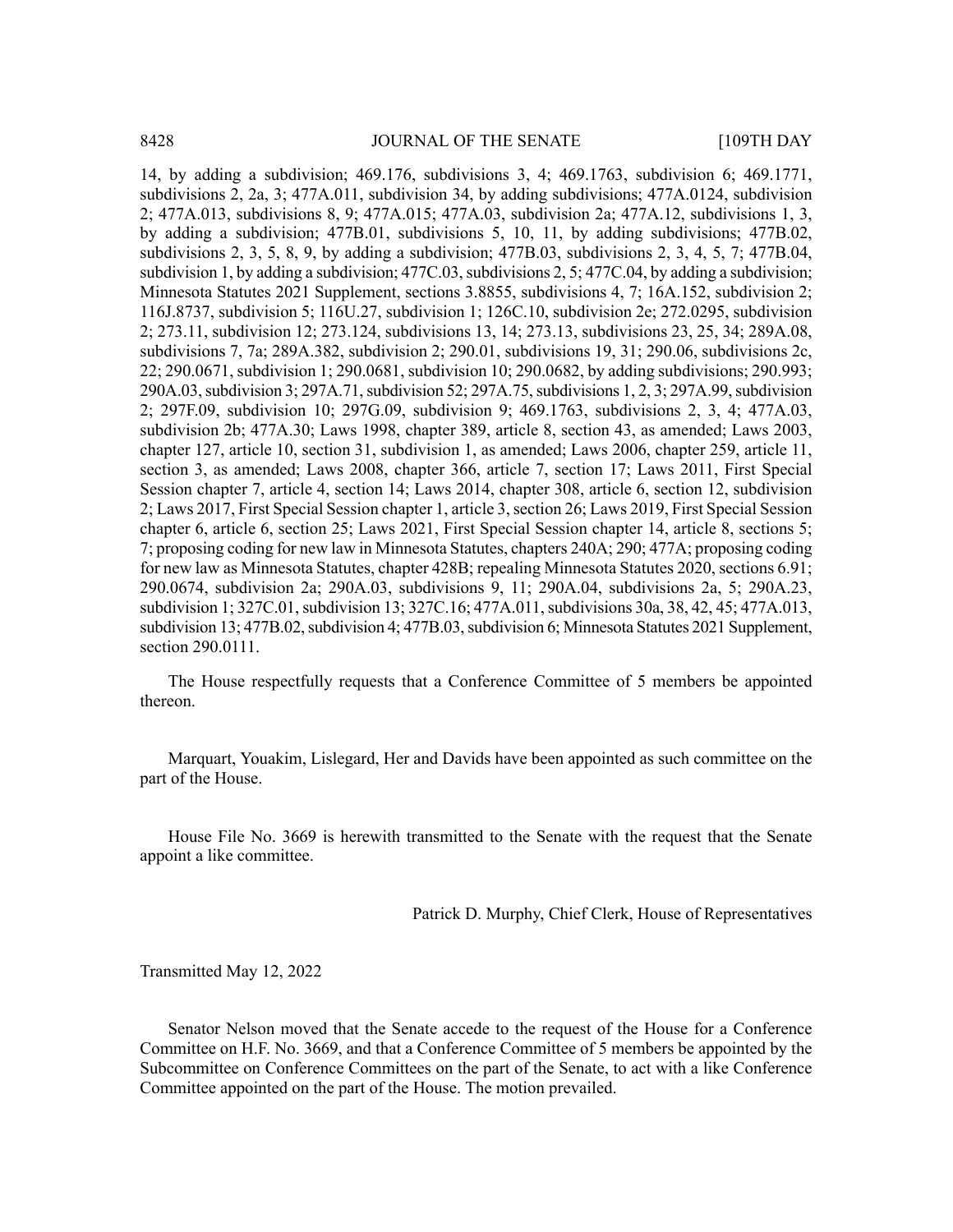Mr. President:

I have the honor to announce the passage by the House of the following House Files, herewith transmitted: H.F. Nos. 778 and 4670.

Patrick D. Murphy, Chief Clerk, House of Representatives

Transmitted May 12, 2022

#### **FIRST READING OF HOUSE BILLS**

The following bills were read the first time.

**H.F. No. 778:** A bill for an act relating to gambling; authorizing and providing forsports betting; establishing licenses; prohibiting local restrictions; providing for taxation of sports betting; providing civil and criminal penalties; providing for amateur sports grants; requiring reports; appropriating money; amending Minnesota Statutes 2020, sections 245.98, subdivision 2; 260B.007, subdivision 16; 609.75, subdivisions 3, 4, 7, by adding a subdivision; 609.755; 609.76, subdivision 2; proposing coding for new law in Minnesota Statutes, chapters 240A; 299L; 609; proposing coding for new law as Minnesota Statutes, chapter 297J.

Senator Miller, Chair of the Committee on Rules and Administration, moved that H.F. No. 778 be referred to the Committee on Finance. The motion prevailed.

**H.F. No. 4670:** A bill for an act relating to claims against the state; providing for the settlement of certain claims; appropriating money.

Referred to the Committee on Finance.

#### **REPORTS OF COMMITTEES**

Senator Miller moved that the Committee Reports at the Desk be now adopted. The motion prevailed.

#### **Senator Rosen from the Committee on Finance, to which was re-referred**

**S.F. No. 4131:** A bill for an act proposing an amendment to the Minnesota Constitution, article XI, section 14; providing for the renewal of the environment and natural resources trust fund; providing for the establishment of a water improvement fund to provide for the construction, repair, and improvement of public water systems and related facilities; making changes to the Legislative-Citizen Commission on Minnesota Resources; amending Minnesota Statutes 2020, sections 116P.05, subdivision 1; 349A.08, subdivision 5; proposing coding for new law in Minnesota Statutes, chapter 446A.

Reports the same back with the recommendation that the bill do pass and be re-referred to the Committee on State Government Finance and Policy and Elections. Report adopted.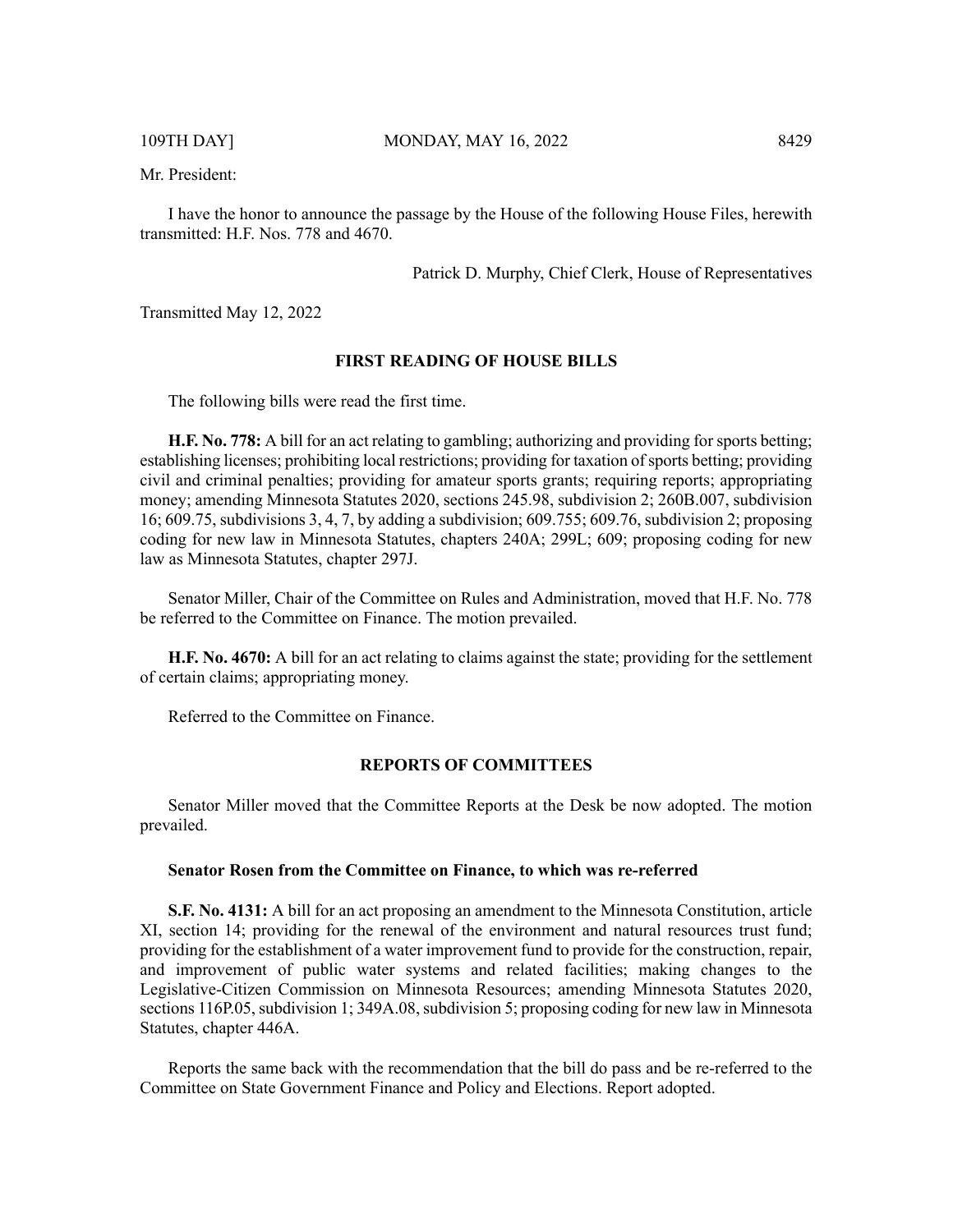#### **Senator Rosen from the Committee on Finance, to which was re-referred**

**S.F. No. 1257:** A bill for an act relating to human services; exempting certain licensed individuals from background studies under chapter 245C; amending Minnesota Statutes 2020, sections 144.057, subdivision 1; 245C.31, subdivisions 1, 2, by adding a subdivision; Minnesota Statutes 2021 Supplement, section 245C.03, subdivision 5a.

Reports the same back with the recommendation that the bill be amended as follows:

Delete everything after the enacting clause and insert:

"Section 1. Minnesota Statutes 2020, section 144.057, subdivision 1, is amended to read:

Subdivision 1. **Background studies required.** (a) Except as specified in paragraph (b), the commissioner of health shall contract with the commissioner of human services to conduct background studies of:

(1) individuals providing services that have direct contact, as defined under section 245C.02, subdivision 11, with patients and residents in hospitals, boarding care homes, outpatient surgical centers licensed under sections 144.50 to 144.58; nursing homes and home care agencies licensed under chapter 144A; assisted living facilities and assisted living facilities with dementia care licensed under chapter 144G; and board and lodging establishments that are registered to provide supportive or health supervision services under section 157.17;

(2) individuals specified in section 245C.03, subdivision 1, who perform direct contact services in a nursing home or a home care agency licensed under chapter 144A; an assisted living facility or assisted living facility with dementia care licensed under chapter 144G; or a boarding care home licensed under sections 144.50 to 144.58. If the individual under study resides outside Minnesota, the study must include a check for substantiated findings of maltreatment of adults and children in the individual's state of residence when the information is made available by that state, and must include a check of the National Crime Information Center database;

(3) all other employeesin assisted living facilities or assisted living facilities with dementia care licensed under chapter 144G, nursing homes licensed under chapter 144A, and boarding care homes licensed under sections 144.50 to 144.58. A disqualification of an individual in this section shall disqualify the individual from positions allowing direct contact or access to patients or residents receiving services. "Access" means physical access to a client or the client's personal property without continuous, direct supervision as defined in section 245C.02, subdivision 8, when the employee's employment responsibilities do not include providing direct contact services;

(4) individuals employed by a supplemental nursing services agency, as defined under section 144A.70, who are providing services in health care facilities; and

(5) controlling persons of a supplemental nursing services agency, as defined under section 144A.70.; and

(6) license applicants, owners, managerial officials, and controlling individuals who are required under section 144A.476, subdivision 1, or 144G.13, subdivision 1, to undergo a background study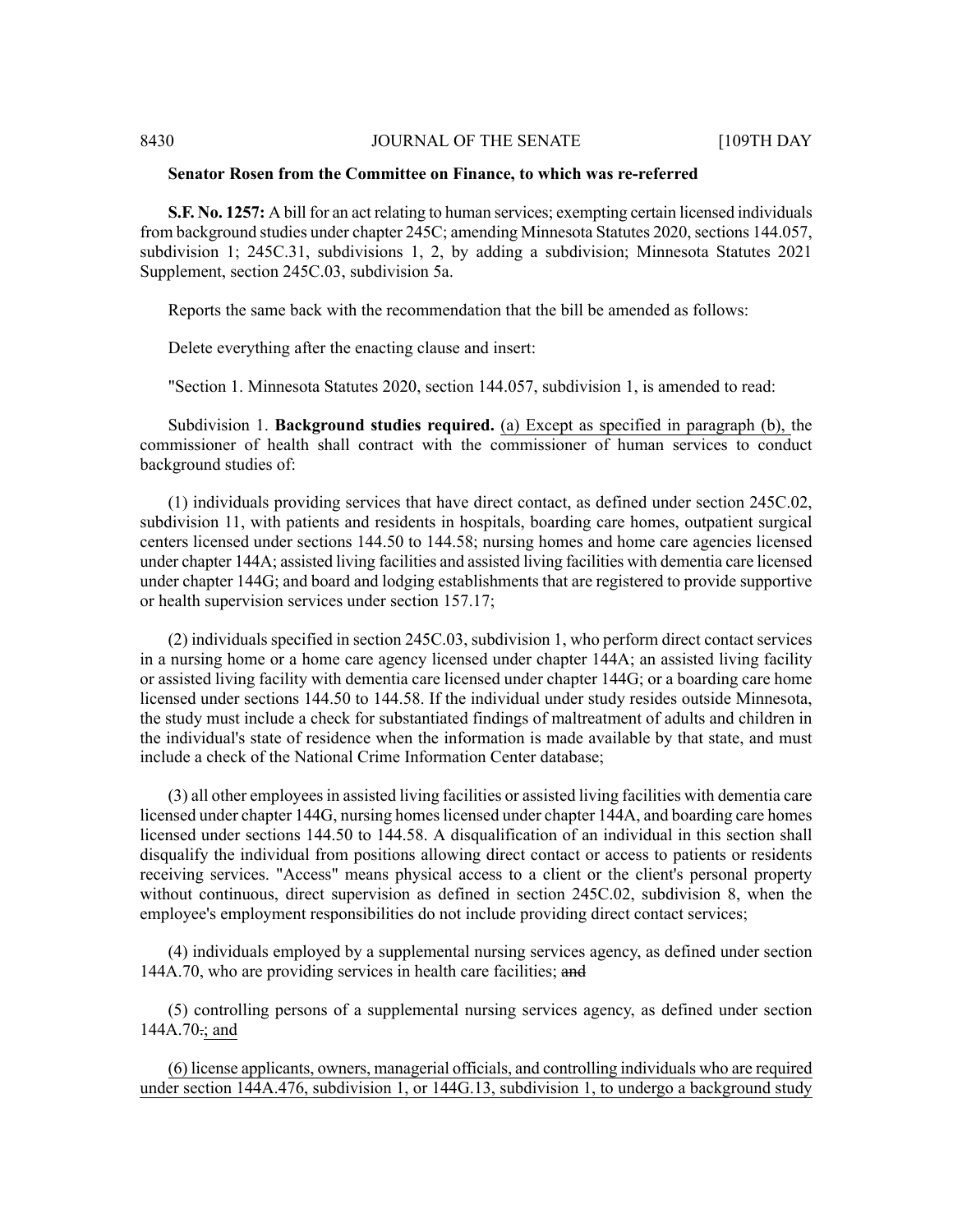under chapter 245C, regardless of the licensure status of the license applicant, owner, managerial official, or controlling individual.

(b) The commissioner of human services shall not conduct a background study on any individual identified in paragraph (a), clauses (1) to (5), if the individual has a valid license issued by a health-related licensing board as defined in section 214.01, subdivision 2, and has completed the criminal background check as required in section 214.075. An entity that is affiliated with individuals who meet the requirements of this paragraph must separate those individuals from the entity's roster for NETStudy 2.0.

(c) If a facility or program is licensed by the Department of Human Services and subject to the background study provisions of chapter 245C and is also licensed by the Department of Health, the Department of Human Services is solely responsible for the background studies of individuals in the jointly licensed programs.

**EFFECTIVE DATE.** This section is effective the day following final enactment.

Sec. 2. Minnesota Statutes 2021 Supplement, section 245C.03, subdivision 5a, is amended to read:

Subd. 5a. **Facilities serving children or adults licensed or regulated by the Department of Health.** (a) Except asspecified in paragraph (b), the commissionershall conduct background studies of:

(1) individuals providing services who have direct contact, as defined under section 245C.02, subdivision 11, with patients and residents in hospitals, boarding care homes, outpatient surgical centers licensed under sections 144.50 to 144.58; nursing homes and home care agencies licensed under chapter 144A; assisted living facilities and assisted living facilities with dementia care licensed under chapter 144G; and board and lodging establishments that are registered to provide supportive or health supervision services under section 157.17;

(2) individuals specified in subdivision 2 who provide direct contact services in a nursing home or a home care agency licensed under chapter 144A; an assisted living facility or assisted living facility with dementia care licensed under chapter 144G; or a boarding care home licensed under sections 144.50 to 144.58. If the individual undergoing a study resides outside of Minnesota, the study must include a check for substantiated findings of maltreatment of adults and children in the individual's state of residence when the state makes the information available;

(3) all other employeesin assisted living facilities or assisted living facilities with dementia care licensed under chapter 144G, nursing homes licensed under chapter 144A, and boarding care homes licensed under sections 144.50 to 144.58. A disqualification of an individual in this section shall disqualify the individual from positions allowing direct contact with or accessto patients or residents receiving services. "Access" means physical access to a client or the client's personal property without continuous, direct supervision as defined in section 245C.02, subdivision 8, when the employee's employment responsibilities do not include providing direct contact services;

(4) individuals employed by a supplemental nursing services agency, as defined under section 144A.70, who are providing services in health care facilities; and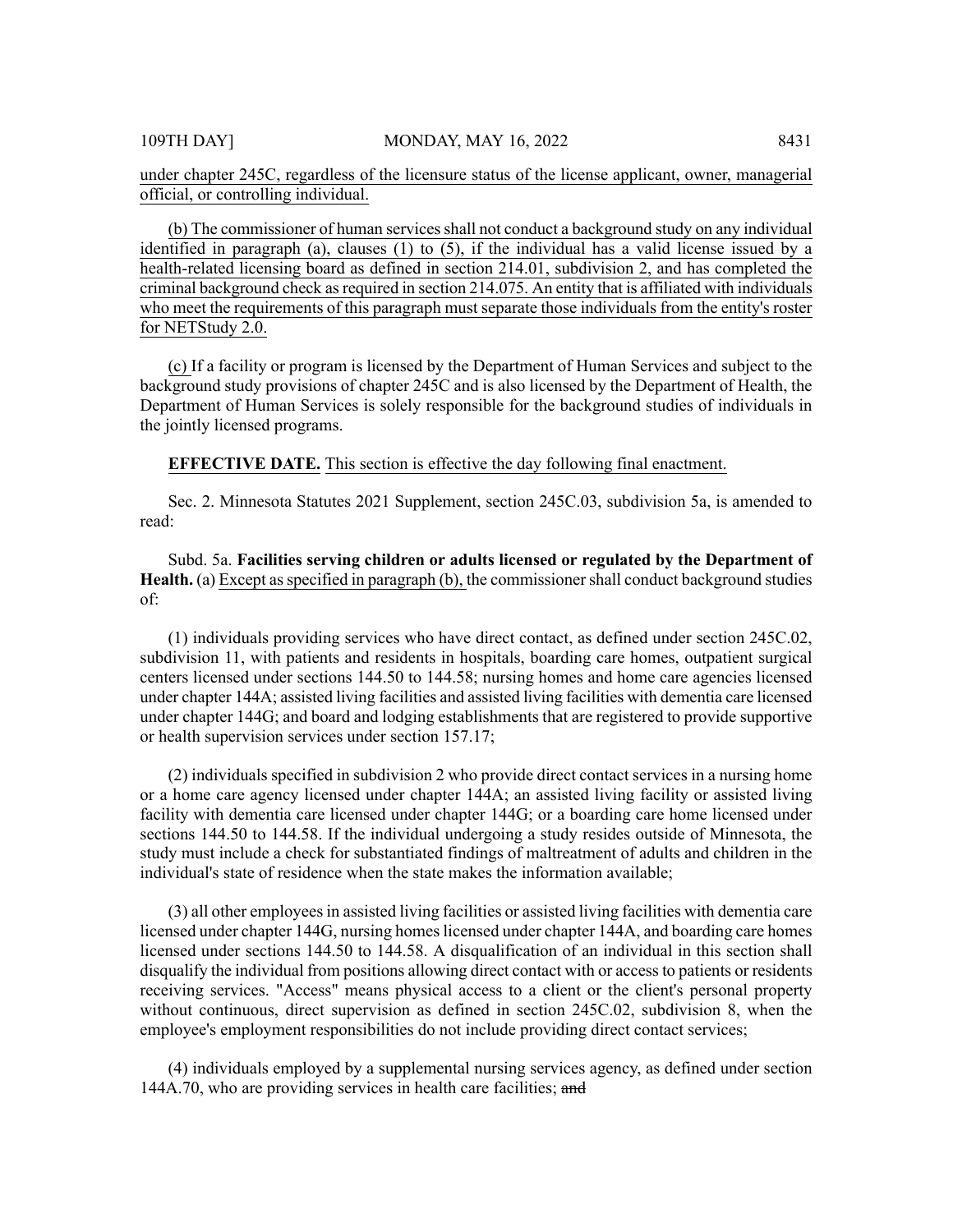#### 8432 JOURNAL OF THE SENATE [109TH DAY

(5) controlling persons of a supplemental nursing services agency, as defined by section 144A.70.; and

(6) license applicants, owners, managerial officials, and controlling individuals who are required under section 144A.476, subdivision 1, or 144G.13, subdivision 1, to undergo a background study under this chapter, regardless of the licensure status of the license applicant, owner, managerial official, or controlling individual.

(b) The commissioner of human services shall not conduct a background study on any individual identified in paragraph (a), clauses (1) to (5), if the individual has a valid license issued by a health-related licensing board as defined in section 214.01, subdivision 2, and has completed the criminal background check as required in section 214.075. An entity that is affiliated with individuals who meet the requirements of this paragraph must separate those individuals from the entity's roster for NETStudy 2.0.

(c) If a facility or program islicensed by the Department of Human Services and the Department of Health and is subject to the background study provisions of this chapter, the Department of Human Services is solely responsible for the background studies of individuals in the jointly licensed program.

 $\left(\frac{e}{c}\right)$  (d) The commissioner of health shall review and make decisions regarding reconsideration requests, including whether to grant variances, according to the procedures and criteria in this chapter. The commissioner of health shall inform the requesting individual and the Department of Human Services of the commissioner of health's decision regarding the reconsideration. The commissioner of health's decision to grant or deny a reconsideration of a disqualification is a final administrative agency action.

**EFFECTIVE DATE.** This section is effective the day following final enactment.

Sec. 3. Minnesota Statutes 2020, section 245C.31, subdivision 1, is amended to read:

Subdivision 1. **Board determines disciplinary or corrective action.** (a) When the subject of a background study is regulated by a health-related licensing board as defined in chapter 214, and the commissioner determines that the regulated individual is responsible for substantiated maltreatment undersection 626.557 or chapter 260E, instead of the commissioner making a decision regarding disqualification, the board shall make a determination whether to impose disciplinary or eorrective action under chapter 214 The commissioner shall notify a health-related licensing board as defined in section 214.01, subdivision 2, if the commissioner determines that an individual who is licensed by the health-related licensing board and who is included on the board's roster list provided in accordance with subdivision 3a is responsible for substantiated maltreatment under section  $626.557$ or chapter 260E, in accordance with subdivision 2. Upon receiving notification, the health-related licensing board shall make a determination as to whether to impose disciplinary or corrective action under chapter 214.

(b) This section does not apply to a background study of an individual regulated by a health-related licensing board if the individual's study is related to child foster care, adult foster care, or family child care licensure.

**EFFECTIVE DATE.** This section is effective February 1, 2023.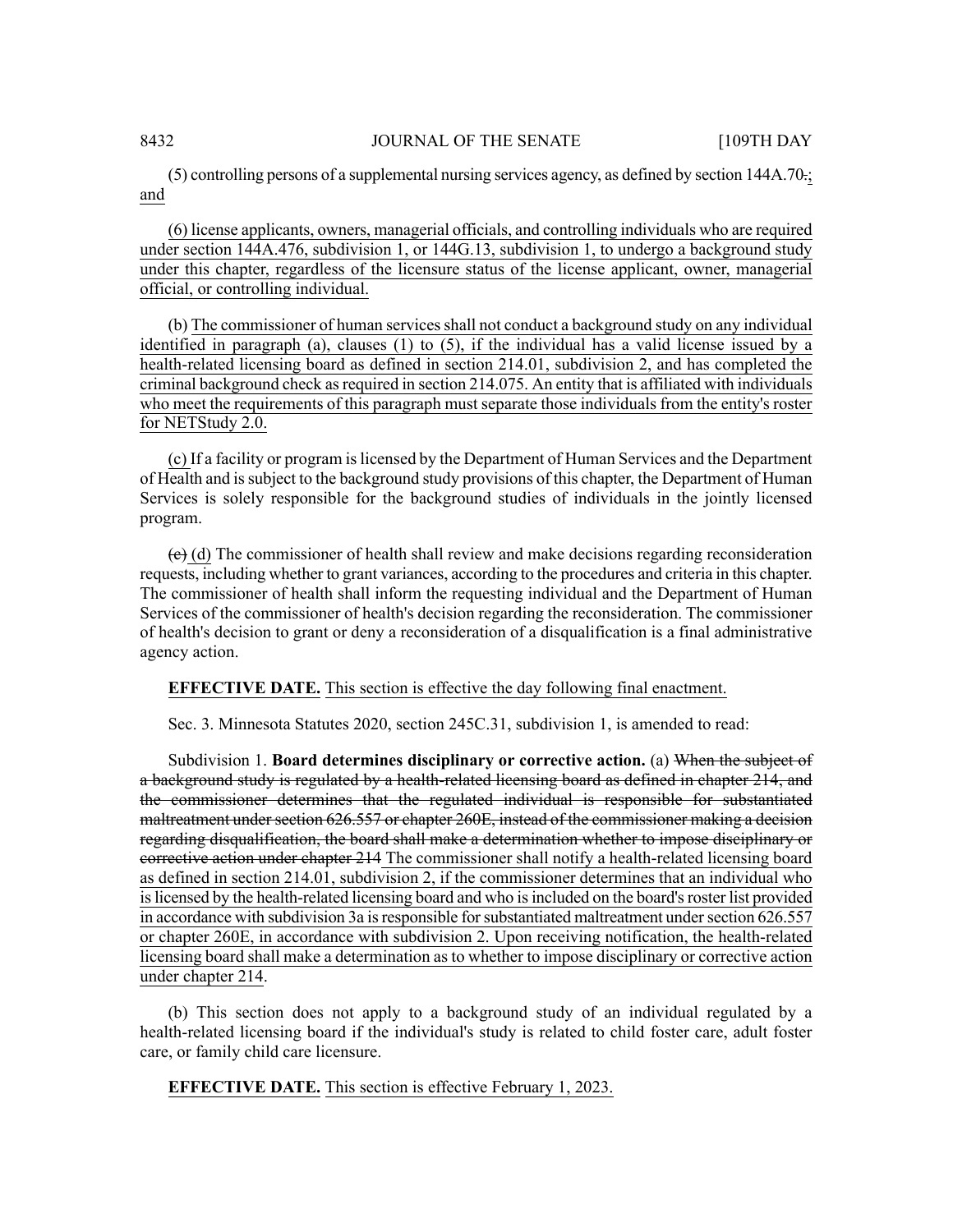Sec. 4. Minnesota Statutes 2020, section 245C.31, subdivision 2, is amended to read:

Subd. 2. **Commissioner's notice to board.** (a) The commissionershall notify the a health-related licensing board:

 $(1)$  upon completion of a background study that produces of a record showing that the individual licensed by the board was determined to have been responsible for substantiated maltreatment;

 $(2)$  upon the commissioner's completion of an investigation that determined the an individual licensed by the board was responsible for substantiated maltreatment; or

 $(3)$  upon receipt from another agency of a finding of substantiated maltreatment for which the an individual licensed by the board was responsible.

(b) The commissioner's notice to the health-related licensing board shall indicate whether the commissioner would have disqualified the individual for the substantiated maltreatment if the individual were not regulated by the board.

(c) The commissioner shall concurrently send the notice under this subdivision to the individual who is the subject of the background study.

#### **EFFECTIVE DATE.** This section is effective February 1, 2023.

Sec. 5. Minnesota Statutes 2020, section 245C.31, is amended by adding a subdivision to read:

Subd. 3a. **Agreements with health-related licensing boards.** The commissioner and each health-related licensing board shall enter into an agreement in order for each board to provide the commissioner with a daily roster list of individuals who have a license issued by the board in active status. The list must include for each licensed individual the individual's name, aliases, date of birth, and license number; the date the license was issued; status of the license; and the last four digits of the individual's social security number.

**EFFECTIVE DATE.** This section is effective August 1, 2022.

Sec. 6. Minnesota Statutes 2020, section 245C.31, is amended by adding a subdivision to read:

Subd. 3b. **Maltreatment study; fees.** (a) The administrative service unit for the health-related licensing boards shall apportion between the health-related licensing boards that are required to submit a daily roster list in accordance with subdivision 3a an amount to be paid through an additional fee collected by each board in accordance with paragraph (b). The amount apportioned to each health-related licensing board shall equal the board's share of the annual appropriation from the state government special revenue fund to the commissioner of human services to conduct the maltreatment studies on licensees who are listed on the daily roster lists and to comply with the notification requirement under subdivision 2. Each board's apportioned share shall be based on the number of licensees that each health-related licensing board licenses as a percentage of the total number of licensees licensed collectively by all health-related licensing boards.

(b) Each health-related licensing board may collect an additional fee from a licensee at the time the initial license fee is collected to compensate for the amount apportioned to each board by the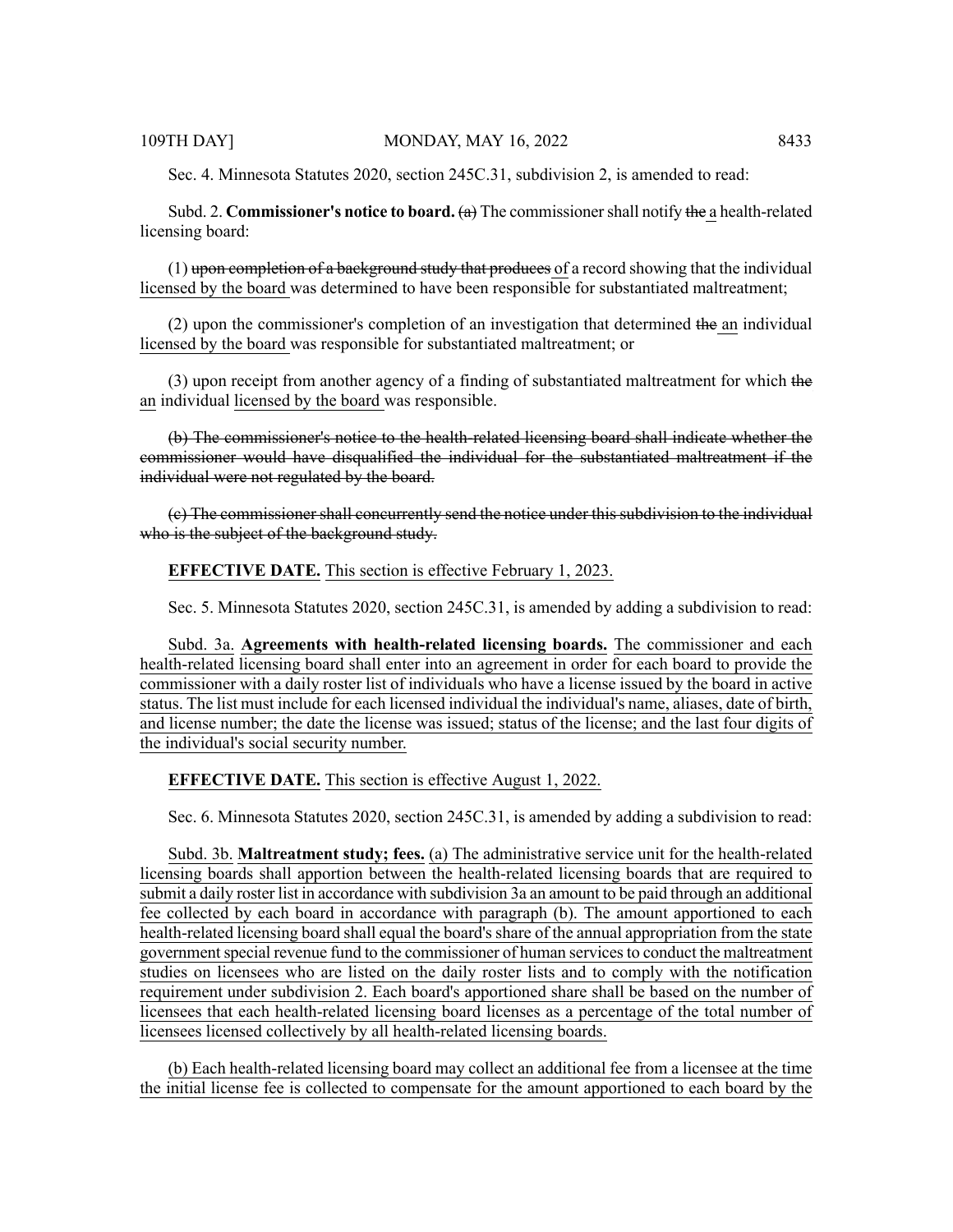administrative services unit. If an additional fee is collected by the health-related licensing board under this paragraph, the fee shall be deposited in the state government special revenue fund.

# **EFFECTIVE DATE.** This section is effective August 1, 2022.

# Sec. 7. **APPROPRIATION.**

\$522,000 in fiscal year 2023 is appropriated from the state government special revenue fund to the commissioner of human services to implement provisions to eliminate duplicative background studies. The state government special revenue fund base for this appropriation is \$334,000 in fiscal year 2024, \$574,000 in fiscal year 2025, \$170,000 in fiscal year 2026, and \$170,000 in fiscal year 2027."

Amend the title numbers accordingly

And when so amended the bill do pass. Amendments adopted. Report adopted.

# **SECOND READING OF SENATE BILLS**

S.F. No. 1257 was read the second time.

# **INTRODUCTION AND FIRST READING OF SENATE BILLS**

The following bills were read the first time.

# **Senator Utke introduced--**

**S.F. No. 4594:** A bill for an act relating to capital investment; appropriating money for wastewater treatment improvements in the city of East Gull Lake; authorizing the sale and issuance of state bonds.

Referred to the Committee on Capital Investment.

# **Senator Miller introduced--**

**S.F. No. 4595:** A bill for an act relating to parks and trails; appropriating money for the Root River State Trail.

Referred to the Committee on Capital Investment.

# **Senator Champion introduced--**

**S.F. No. 4596:** A bill for an act relating to housing; appropriating money for a grant to JADT Development Group for the Satori Village Development.

Referred to the Committee on Housing Finance and Policy.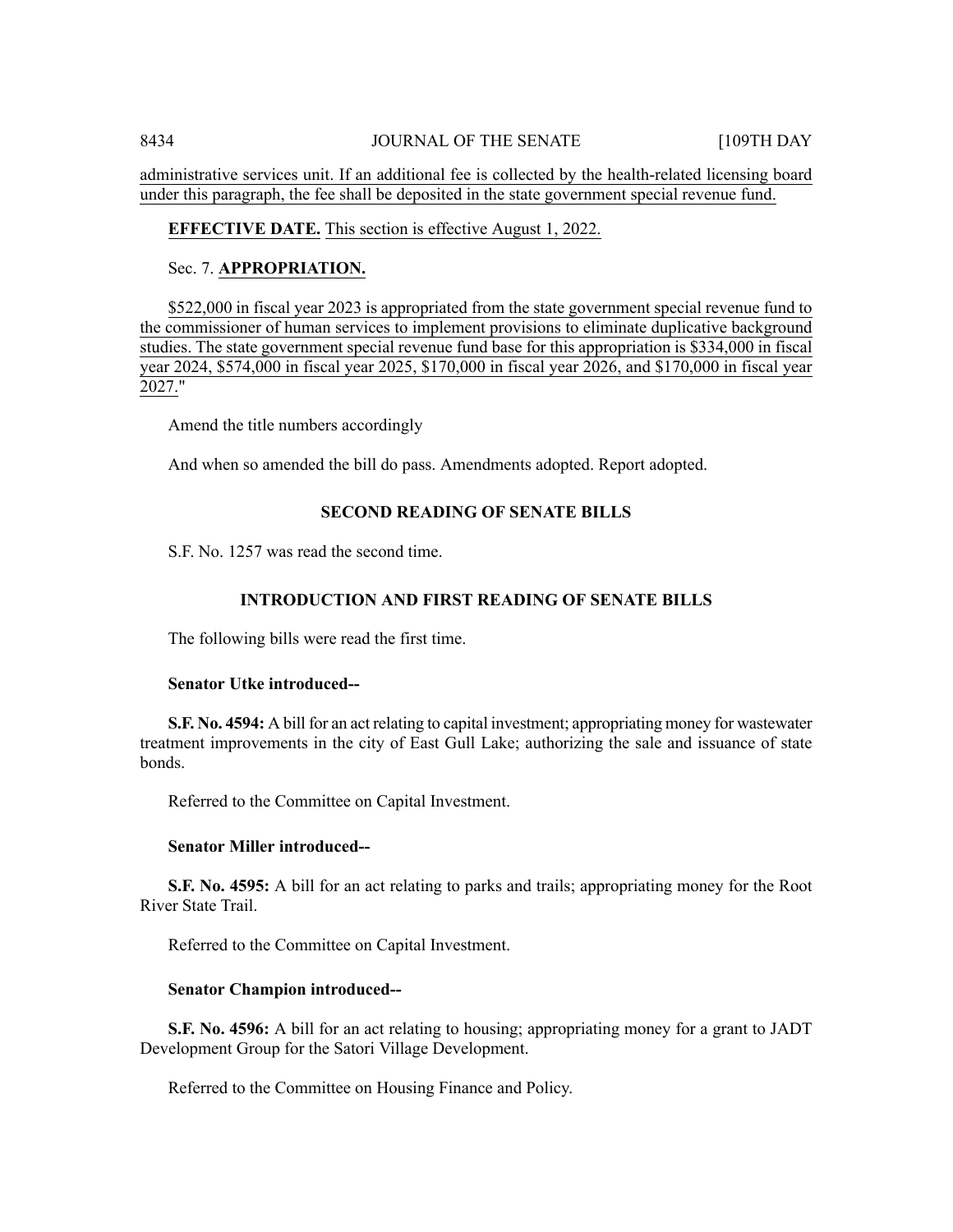# **Senator Utke introduced--**

**S.F. No. 4597:** A bill for an act relating to capital investment; appropriating money for street and trail reconstruction; authorizing the sale and issuance of state bonds.

Referred to the Committee on Capital Investment.

# **MOTIONS AND RESOLUTIONS**

Senator Lang moved that the name of Senator Howe be added as a co-author to S.F. No. 724. The motion prevailed.

Senator Miller moved that H.F. No. 2725 be taken from the table and given a second reading. The motion prevailed.

**H.F. No. 2725:** A bill for an act relating to judiciary; establishing a statutory procedure to assess the competency of a defendant to stand trial; providing for contested hearings; establishing continuing supervision for certain defendants found incompetent to stand trial; establishing requirements to restore certain defendants to competency; providing for administration of medication; establishing forensic navigators; requiring forensic navigators to provide services to certain defendants; establishing dismissal plans for certain defendants found incompetent to stand trial; providing for jail-based competency restoration programs; establishing the State Competency Restoration Board and certification advisory committee; requiring a report; appropriating money; amending Minnesota Statutes 2020, sections 253B.07, subdivision 2a; 480.182; proposing coding for new law in Minnesota Statutes, chapter 611.

H.F. No. 2725 was read the second time.

Senator Miller moved that H.F. No. 2725 be laid on the table. The motion prevailed.

# **RECESS**

Senator Miller moved that the Senate do now recess subject to the call of the President. The motion prevailed.

After a brief recess, the President called the Senate to order.

#### **APPOINTMENTS**

Senator Miller from the Subcommittee on Conference Committees recommends that the following Senators be and they hereby are appointed as a Conference Committee on:

H.F. No. 3669: Senators Nelson, Weber, Bakk, Gazelka, and Rest.

Senator Miller moved that the foregoing appointments be approved. The motion prevailed.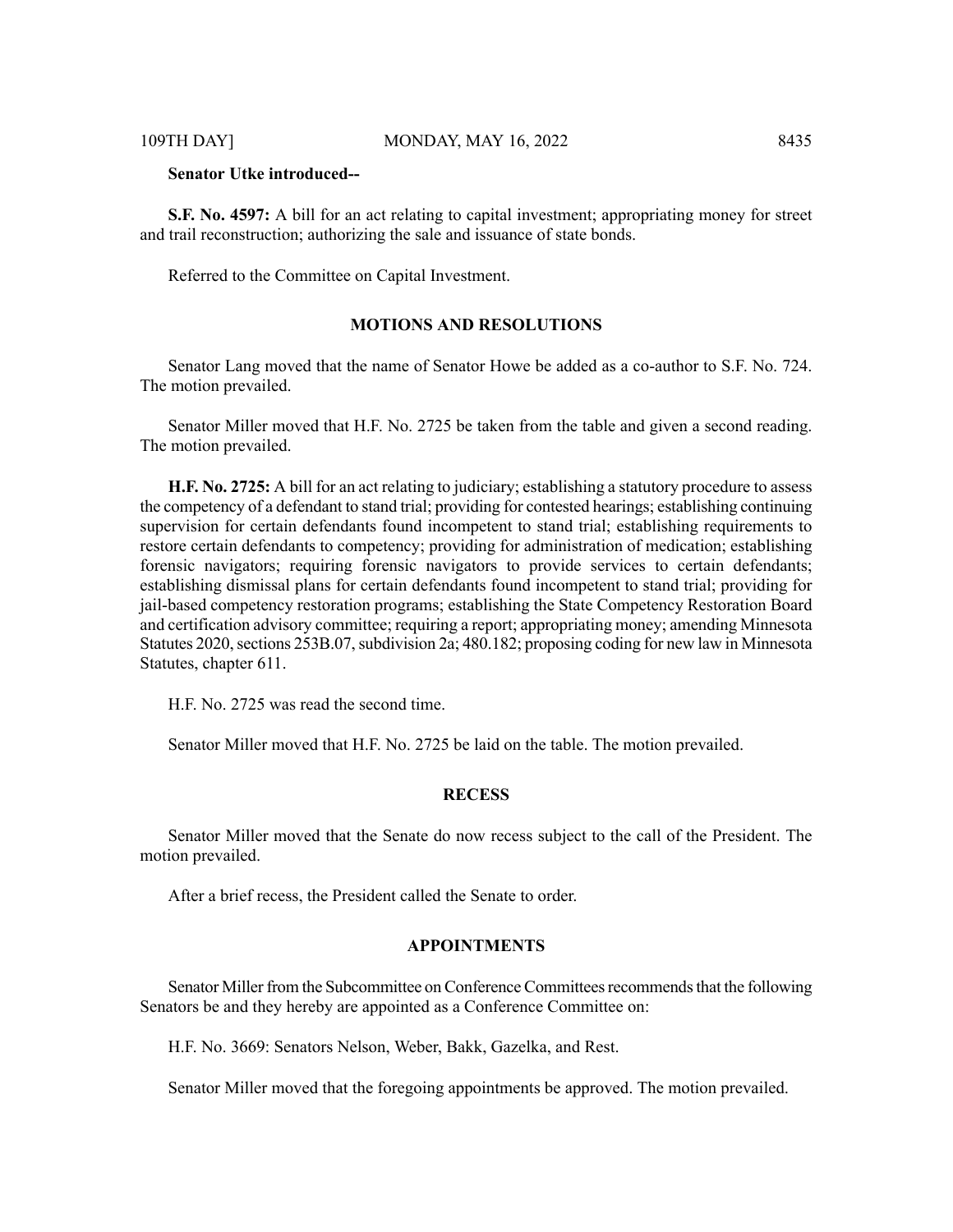#### **RECESS**

Senator Miller moved that the Senate do now recess subject to the call of the President. The motion prevailed.

After a brief recess, the President called the Senate to order.

## **CALL OF THE SENATE**

Senator Draheim imposed a call of the Senate. The Sergeant at Arms was instructed to bring in the absent members.

#### **CONFERENCE COMMITTEE EXCUSED**

Pursuant to Rule 12.5, Senator Pratt moved that the following members be excused for a Conference Committee on S.F. No. 4091 at 1:00 p.m.:

Senators Pratt, Rarick, Dahms, Senjem, and Frentz. The motion prevailed.

## **MOTIONS AND RESOLUTIONS - CONTINUED**

#### **SPECIAL ORDERS**

Pursuant to Rule 26, Senator Miller, Chair of the Committee on Rules and Administration, designated the following bills a Special Orders Calendar to be heard immediately:

S.F. Nos. 3107, 2011, H.F. Nos. 3285, 961, S.F. Nos. 3071, 4108, and 4191.

#### **SPECIAL ORDER**

**S.F. No. 3107:** A bill for an act relating to education; increasing maximum earnings for school board members employed by a school district; amending Minnesota Statutes 2020, section 123B.195.

S.F. No. 3107 was read the third time and placed on its final passage.

The question was taken on the passage of the bill.

The roll was called, and there were yeas 63 and nays 0, as follows:

Those who voted in the affirmative were:

| Abeler        | Cwodzinski |
|---------------|------------|
| Anderson      | Dahms      |
| Bakk          | Dibble     |
| <b>Benson</b> | Dornink    |
| Bigham        | Draheim    |
| Carlson       | Duckworth  |
| Chamberlain   | Dziedzic   |
| Champion      | Eaton      |
| Clausen       | Eichorn    |
| Coleman       | Eken       |
|               |            |

Gazelka Goggin Hawj Hoffman Housley Howe Ingebrigtsen Isaacson Jasinski

Fateh

Johnson Johnson Stewart Kent Kiffmeyer Klein Koran Kunesh Lang Limmer Marty

Mathews McEwen Miller Murphy Nelson Newman Newton Osmek Pappas Port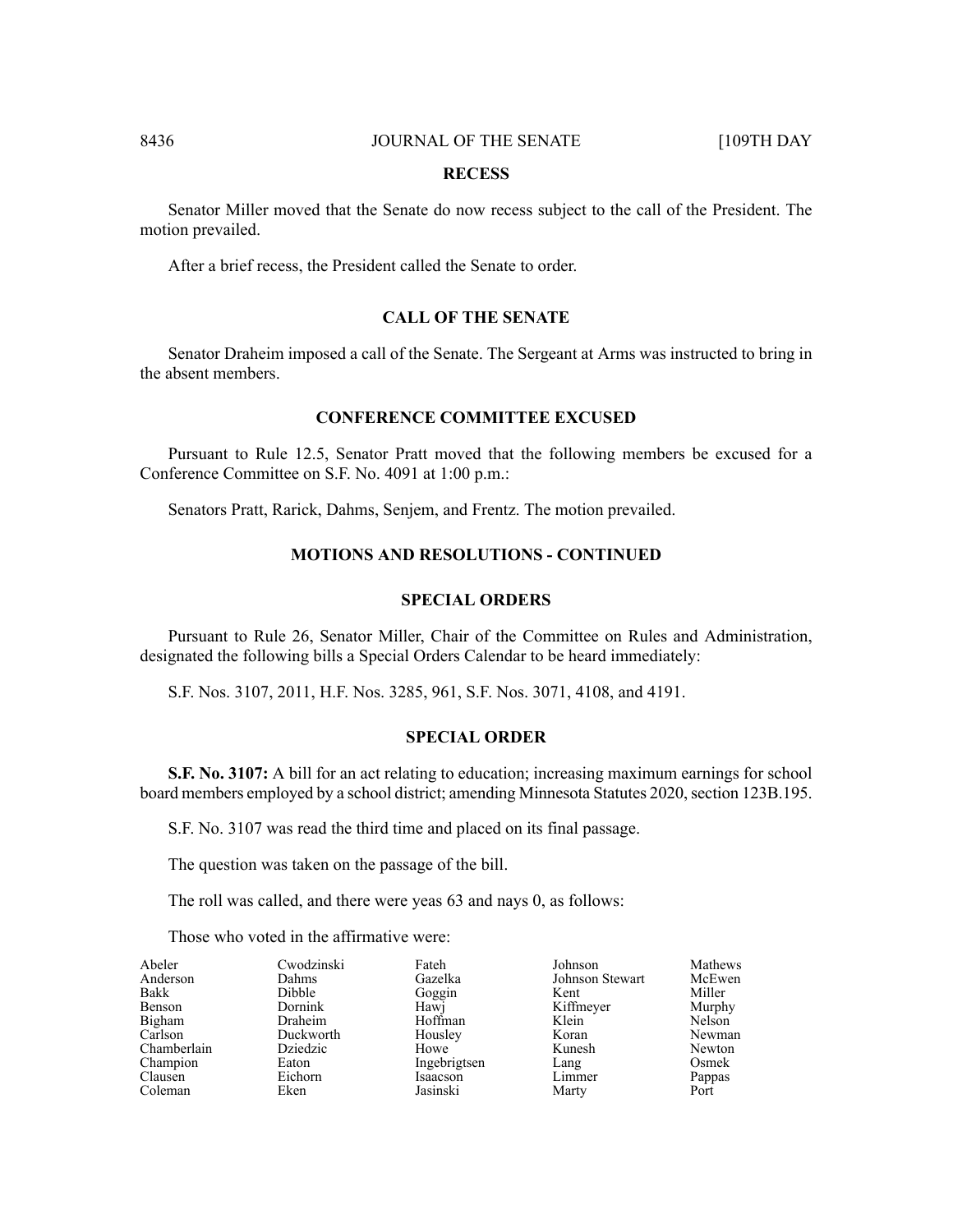Pratt Putnam Rarick

Rest Rosen Ruud

Senjem Tomassoni Torres Ray Utke Weber Westrom Wiger

Pursuant to Rule 40, Senator Jasinski cast the affirmative vote on behalf of the following Senators: Anderson, Chamberlain, Johnson, Lang, Rarick, Ruud, Senjem, and Tomassoni.

Pursuant to Rule 40, Senator Hawj cast the affirmative vote on behalf of the following Senators: Eaton, Eken, Newton, and Torres Ray.

So the bill passed and its title was agreed to.

## **SPECIAL ORDER**

**S.F. No. 2011:** A bill for an act relating to education finance; authorizing a fund transfer for Independent School District No. 191, Burnsville-Eagan-Savage.

S.F. No. 2011 was read the third time and placed on its final passage.

The question was taken on the passage of the bill.

The roll was called, and there were yeas 66 and nays 0, as follows:

Those who voted in the affirmative were:

| Abeler<br>Anderson<br>Bakk<br>Benson<br>Bigham | Draheim<br>Duckworth<br>Dziedzic<br>Eaton<br>Eichorn | Ingebrigtsen<br>Isaacson<br>Jasinski<br>Johnson<br>Johnson Stewart | Marty<br>Mathews<br>McEwen<br>Miller<br>Murphy | Rest<br>Rosen<br>Ruud<br>Senjem<br>Tomassoni |
|------------------------------------------------|------------------------------------------------------|--------------------------------------------------------------------|------------------------------------------------|----------------------------------------------|
| Carlson                                        | Eken<br>Fateh                                        | Kent                                                               | Nelson                                         | Torres Ray<br>Utke                           |
| Chamberlain<br>Champion                        | Frentz                                               | Kiffmeyer<br>Klein                                                 | Newman<br>Newton                               | Weber                                        |
| Clausen                                        | Gazelka                                              | Koran                                                              | Osmek                                          | Westrom                                      |
| Coleman                                        | Goggin                                               | Kunesh                                                             | Pappas                                         | Wiger                                        |
| Cwodzinski                                     | Hawj                                                 | Lang                                                               | Port                                           |                                              |
| Dahms                                          | Hoffman                                              | Latz                                                               | Pratt                                          |                                              |
| Dibble                                         | Housley                                              | Limmer                                                             | Putnam                                         |                                              |
| Dornink                                        | Howe                                                 | López Franzen                                                      | Rarick                                         |                                              |

Pursuant to Rule 40, Senator Jasinski cast the affirmative vote on behalf of the following Senators: Anderson, Chamberlain, Johnson, Lang, Rarick, Ruud, Senjem, and Tomassoni.

Pursuant to Rule 40, Senator Hawj cast the affirmative vote on behalf of the following Senators: Eaton, Eken, Frentz, López Franzen, Newton, and Torres Ray.

So the bill passed and its title was agreed to.

#### **SPECIAL ORDER**

**H.F. No. 3285:** A bill for an act relating to local government; authorizing online process for county land sales; modifying notice procedures for land sales; amending Minnesota Statutes 2020, section 373.01, subdivision 1.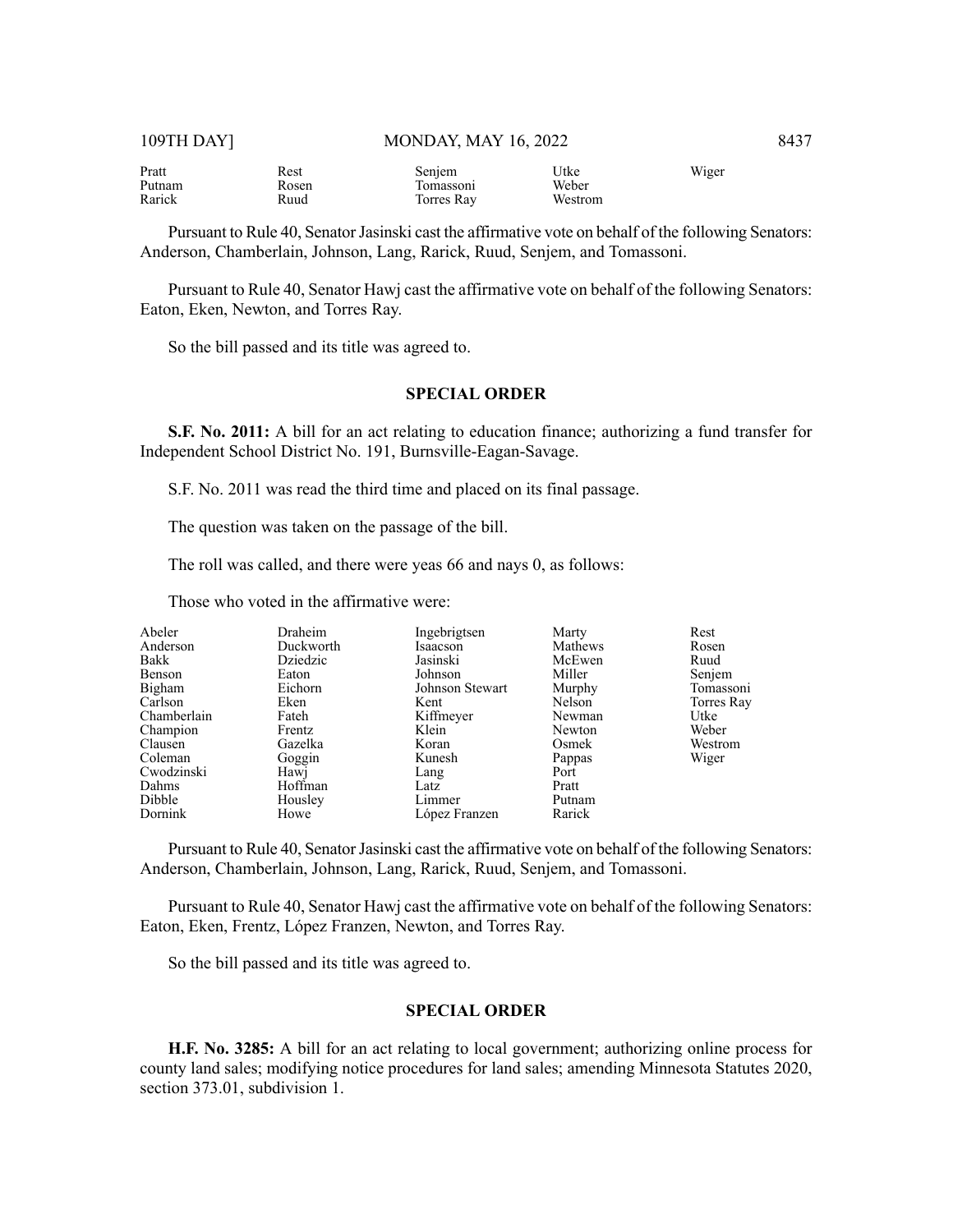H.F. No. 3285 was read the third time and placed on its final passage.

The question was taken on the passage of the bill.

The roll was called, and there were yeas 65 and nays 0, as follows:

Those who voted in the affirmative were:

| Abeler      | <b>Dornink</b> | Housley         | Latz          | Pratt      |
|-------------|----------------|-----------------|---------------|------------|
| Anderson    | Draheim        | Howe            | Limmer        | Putnam     |
| Bakk        | Duckworth      | Ingebrigtsen    | López Franzen | Rarick     |
| Benson      | Dziedzic       | Isaacson        | Marty         | Rest       |
| Bigham      | Eaton          | Jasinski        | Mathews       | Rosen      |
| Carlson     | Eichorn        | Johnson         | McEwen        | Ruud       |
| Chamberlain | Eken           | Johnson Stewart | Miller        | Senjem     |
| Champion    | Fateh          | Kent            | Murphy        | Tomassoni  |
| Clausen     | Frentz         | Kiffmeyer       | Nelson        | Torres Ray |
| Coleman     | Gazelka        | Klein           | Newton        | Utke       |
| Cwodzinski  | Goggin         | Koran           | Osmek         | Weber      |
| Dahms       | Hawj           | Kunesh          | Pappas        | Westrom    |
| Dibble      | Hoffman        | Lang            | Port          | Wiger      |

Pursuant to Rule 40, Senator Jasinski cast the affirmative vote on behalf of the following Senators: Anderson, Chamberlain, Johnson, Lang, Pratt, Rarick, Senjem, and Tomassoni.

Pursuant to Rule 40, Senator Hawj cast the affirmative vote on behalf of the following Senators: Eaton, Eken, Frentz, Newton, and Torres Ray.

So the bill passed and its title was agreed to.

# **SPECIAL ORDER**

**H.F. No. 961:** A bill for an act relating to labor; adding a supervisory law enforcement unit; appropriating money; amending Minnesota Statutes 2020, section 179A.10, subdivisions 2, 3.

H.F. No. 961 was read the third time and placed on its final passage.

The question was taken on the passage of the bill.

The roll was called, and there were yeas 66 and nays 0, as follows:

Those who voted in the affirmative were:

| Abeler      | Draheim   | Ingebrigtsen    | Marty   | Rest       |
|-------------|-----------|-----------------|---------|------------|
| Anderson    | Duckworth | Isaacson        | Mathews | Rosen      |
| Bakk        | Dziedzic  | Jasinski        | McEwen  | Ruud       |
| Benson      | Eaton     | Johnson         | Miller  | Senjem     |
| Bigham      | Eichorn   | Johnson Stewart | Murphy  | Tomassoni  |
| Carlson     | Eken      | Kent            | Nelson  | Torres Ray |
| Chamberlain | Fateh     | Kiffmeyer       | Newman  | Utke       |
| Champion    | Frentz    | Klein           | Newton  | Weber      |
| Clausen     | Gazelka   | Koran           | Osmek   | Westrom    |
| Coleman     | Goggin    | Kunesh          | Pappas  | Wiger      |
| Cwodzinski  | Hawj      | Lang            | Port    |            |
| Dahms       | Hoffman   | Latz            | Pratt   |            |
| Dibble      | Housley   | Limmer          | Putnam  |            |
| Dornink     | Howe      | López Franzen   | Rarick  |            |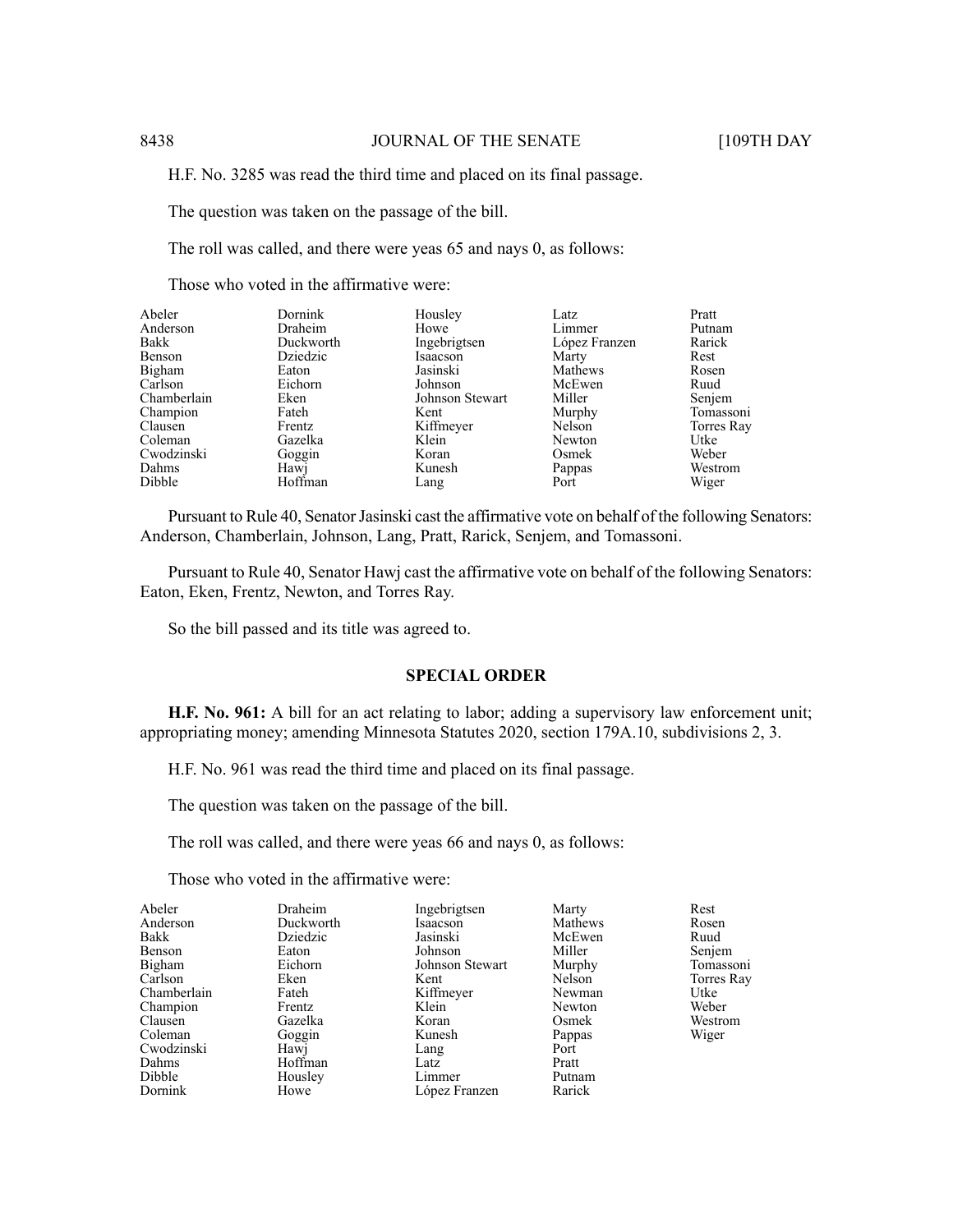Pursuant to Rule 40, Senator Jasinski cast the affirmative vote on behalf of the following Senators: Anderson, Chamberlain, Johnson, Lang, Pratt, Rarick, Senjem, and Tomassoni.

Pursuant to Rule 40, Senator Hawj cast the affirmative vote on behalf of the following Senators: Eaton, Eken, Frentz, Newton, and Torres Ray.

So the bill passed and its title was agreed to.

#### **SPECIAL ORDER**

**S.F. No. 3071:** A bill for an act relating to occupational licensing; requiring the Board of Medical Practice to issue temporary permits to physicians, physician assistants, and respiratory therapists if certain requirements are met; extending the time a temporary permit issued by the Board of Nursing is valid; amending Minnesota Statutes 2020, sections 147.01, subdivision 7; 147.03, subdivisions 1, 2; 147.037; 147A.28; 147C.15, subdivision 3; 147C.40, subdivision 5; 148.212, subdivision 1; proposing coding for new law in Minnesota Statutes, chapter 147A; repealing Minnesota Statutes 2020, section 147.02, subdivision 2a.

S.F. No. 3071 was read the third time and placed on its final passage.

The question was taken on the passage of the bill.

The roll was called, and there were yeas 65 and nays 0, as follows:

| Abeler      | Dornink   | Housley         | Latz          | Port      |
|-------------|-----------|-----------------|---------------|-----------|
| Anderson    | Draheim   | Howe            | Limmer        | Pratt     |
| Bakk        | Duckworth | Ingebrigtsen    | López Franzen | Putnam    |
| Benson      | Dziedzic  | Isaacson        | Marty         | Rarick    |
| Bigham      | Eaton     | Jasinski        | Mathews       | Rest      |
| Carlson     | Eichorn   | Johnson         | McEwen        | Rosen     |
| Chamberlain | Eken      | Johnson Stewart | Miller        | Ruud      |
| Champion    | Fateh     | Kent            | Murphy        | Senjem    |
| Clausen     | Frentz    | Kiffmeyer       | Nelson        | Tomassoni |
| Coleman     | Gazelka   | Klein           | Newman        | Utke      |
| Cwodzinski  | Goggin    | Koran           | Newton        | Weber     |
| Dahms       | Hawj      | Kunesh          | Osmek         | Westrom   |
| Dibble      | Hoffman   | Lang            | Pappas        | Wiger     |

Those who voted in the affirmative were:

Pursuant to Rule 40, Senator Jasinski cast the affirmative vote on behalf of the following Senators: Anderson, Chamberlain, Johnson, Lang, Pratt, Rarick, Senjem, and Tomassoni.

Pursuant to Rule 40, Senator Hawj cast the affirmative vote on behalf of the following Senators: Eaton, Eken, Frentz, Kunesh, López Franzen, and Newton.

So the bill passed and its title was agreed to.

#### **SPECIAL ORDER**

**S.F. No. 4108:** A bill for an act relating to commerce; modifying regulation of annuity suitability; amending Minnesota Statutes 2020, sections 72A.2031, subdivisions 8, 10, by adding subdivisions; 72A.2032, subdivisions 4, 6, 7, 8, by adding subdivisions; 72A.2033; 72A.2034; 72A.2035,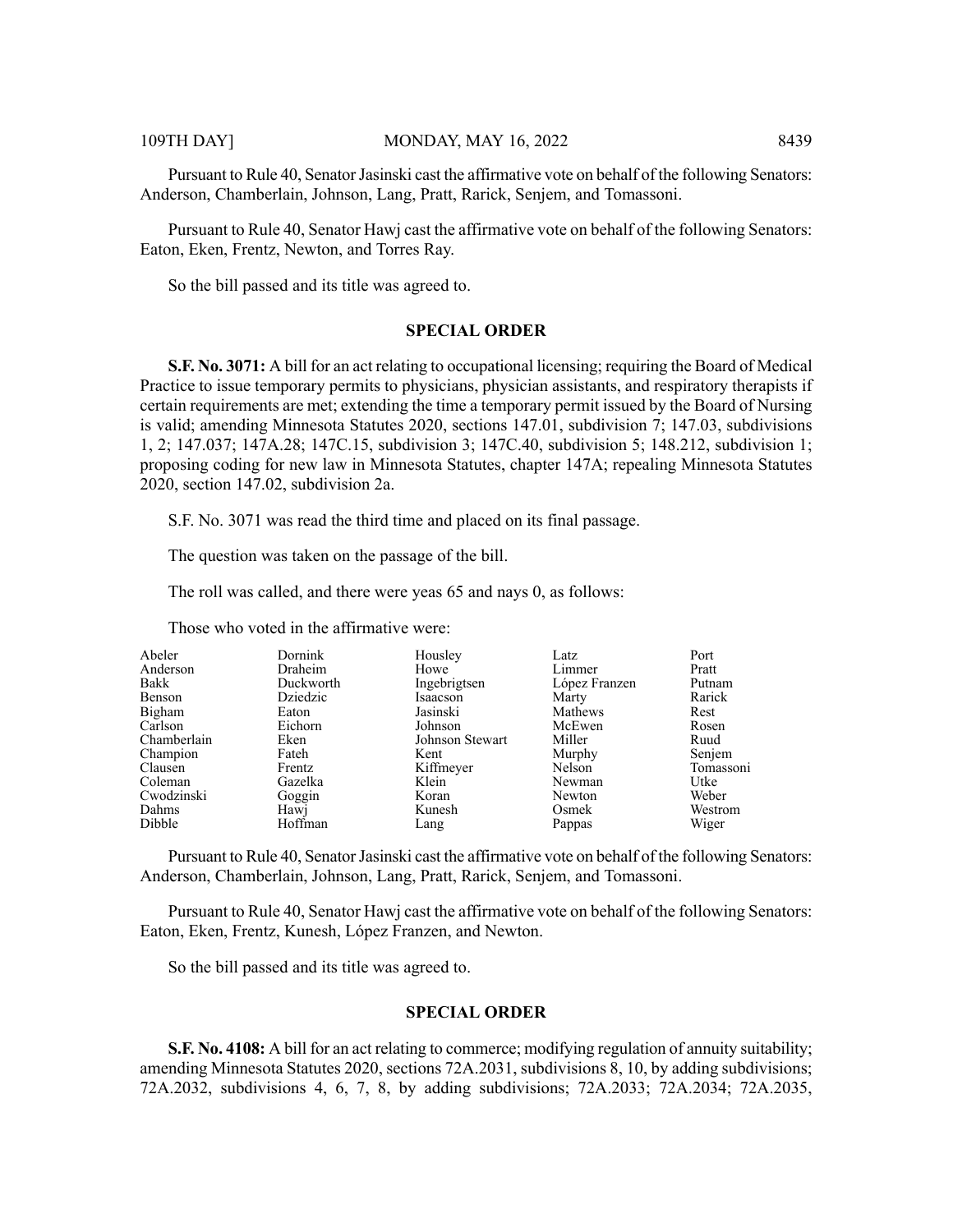subdivision 1; 72A.2036; repealing Minnesota Statutes 2020, sections 72A.2031, subdivisions 3, 9, 11; 72A.2032, subdivisions 1, 2, 3, 5.

Senator Dahms moved to amend S.F. No. 4108 as follows:

Page 8, line 12, delete "that is"

Page 8, delete line 13

Page 8, line 14, delete everything before the comma

Page 9, line 29, after "shall" insert ", by July 1, 2023,"

Page 15, line 2, delete the first "by" and insert "after"

Page 15, line 10, delete "2023" and insert "2022"

Page 17, after line 19, insert:

#### "Sec. 25. **EFFECTIVE DATE.**

Sections 1 to 19 and 21 to 24 are effective January 1, 2023. Section 20 is effective the day following final enactment."

The motion prevailed. So the amendment was adopted.

S.F. No. 4108 was read the third time, as amended, and placed on its final passage.

The question was taken on the passage of the bill, as amended.

The roll was called, and there were yeas 66 and nays 0, as follows:

Those who voted in the affirmative were:

| Abeler      | Draheim   | Ingebrigtsen    | Marty   | Rest       |
|-------------|-----------|-----------------|---------|------------|
| Anderson    | Duckworth | Isaacson        | Mathews | Rosen      |
| Bakk        | Dziedzic  | Jasinski        | McEwen  | Ruud       |
| Benson      | Eaton     | Johnson         | Miller  | Senjem     |
| Bigham      | Eichorn   | Johnson Stewart | Murphy  | Tomassoni  |
| Carlson     | Eken      | Kent            | Nelson  | Torres Ray |
| Chamberlain | Fateh     | Kiffmeyer       | Newman  | Utke       |
| Champion    | Frentz    | Klein           | Newton  | Weber      |
| Clausen     | Gazelka   | Koran           | Osmek   | Westrom    |
| Coleman     | Goggin    | Kunesh          | Pappas  | Wiger      |
| Cwodzinski  | Hawi      | Lang            | Port    |            |
| Dahms       | Hoffman   | Latz            | Pratt   |            |
| Dibble      | Housley   | Limmer          | Putnam  |            |
| Dornink     | Howe      | López Franzen   | Rarick  |            |

Pursuant to Rule 40, Senator Jasinski cast the affirmative vote on behalf of the following Senators: Anderson, Chamberlain, Johnson, Lang, Pratt, Rarick, Senjem, and Tomassoni.

Pursuant to Rule 40, Senator Hawj cast the affirmative vote on behalf of the following Senators: Eaton, Eken, Frentz, López Franzen, Newton, and Torres Ray.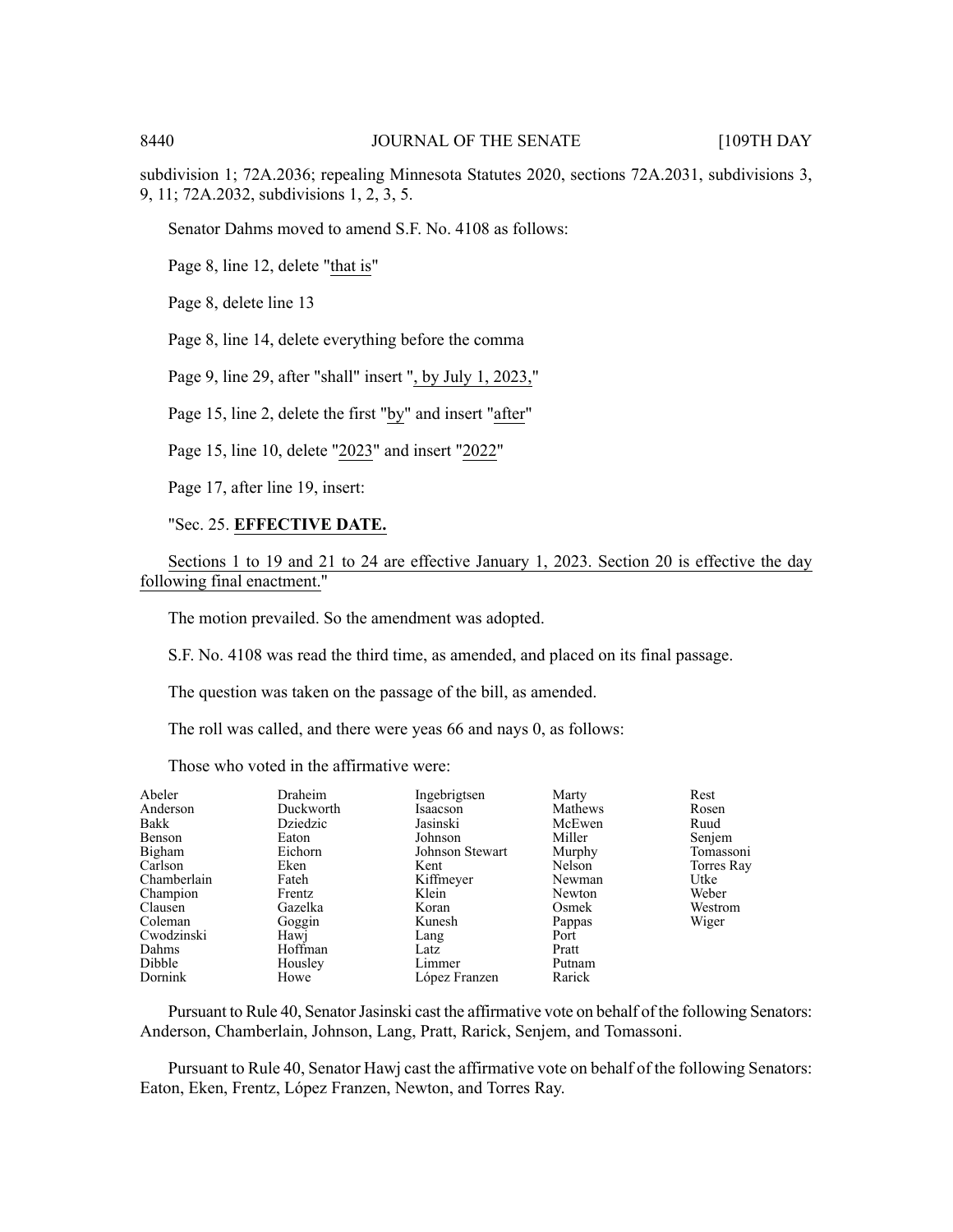So the bill, as amended, was passed and its title was agreed to.

# **SPECIAL ORDER**

**S.F. No. 4191:** A bill for an act relating to commerce; modifying provisions governing unfair practices by motor vehicle manufacturers; amending Minnesota Statutes 2020, sections 80E.03, subdivision 4; 80E.13.

Senator Dahms moved to amend S.F. No. 4191 as follows:

Delete everything after the enacting clause and insert:

"Section 1. Minnesota Statutes 2020, section 80E.13, is amended to read:

# **80E.13 UNFAIR PRACTICES BY MANUFACTURERS, DISTRIBUTORS, FACTORY BRANCHES.**

It is unlawful and an unfair practice for a manufacturer, distributor, or factory branch to engage in any of the following practices directly or through an entity that it controls or is controlled by:

(a) delay, refuse, or fail to deliver new motor vehicles or new motor vehicle parts or accessories in reasonable time and in reasonable quantity relative to the new motor vehicle dealer's facilities and sales potential in the dealer's relevant market area, after having accepted an order from a new motor vehicle dealer having a franchise for the retailsale of any new motor vehicle sold or distributed by the manufacturer or distributor, if the new motor vehicle or new motor vehicle parts or accessories are publicly advertised as being available for delivery or actually being delivered. This clause is not violated, however, if the failure is caused by acts or causes beyond the control of the manufacturer;

(b) refuse to disclose to any new motor vehicle dealer handling the same line make, the manner and mode of distribution of that line make within the relevant market area;

(c) obtain money, goods, service, or any other benefit from any other person with whom the dealer does business, on account of, or in relation to, the transaction between the dealer and the other person, other than for compensation for services rendered, unless the benefit is promptly accounted for, and transmitted to, the new motor vehicle dealer;

(d) increase prices of new motor vehicles which the new motor vehicle dealer had ordered for private retail consumers prior to the dealer's receiving the written official price increase notification. A sales contract signed by a private retail consumer shall constitute evidence of each order if the vehicle is in fact delivered to that customer. In the event of manufacturer price reductions, the amount of any reduction received by a dealer shall be passed on to the private retail consumer by the dealer if the retail price was negotiated on the basis of the previous higher price to the dealer;

(e) offer any refunds or other types of inducements to any new motor vehicle dealer for the purchase of new motor vehicles of a certain line make without making the same offer to all other new motor vehicle dealers in the same line make within geographic areas reasonably determined by the manufacturer;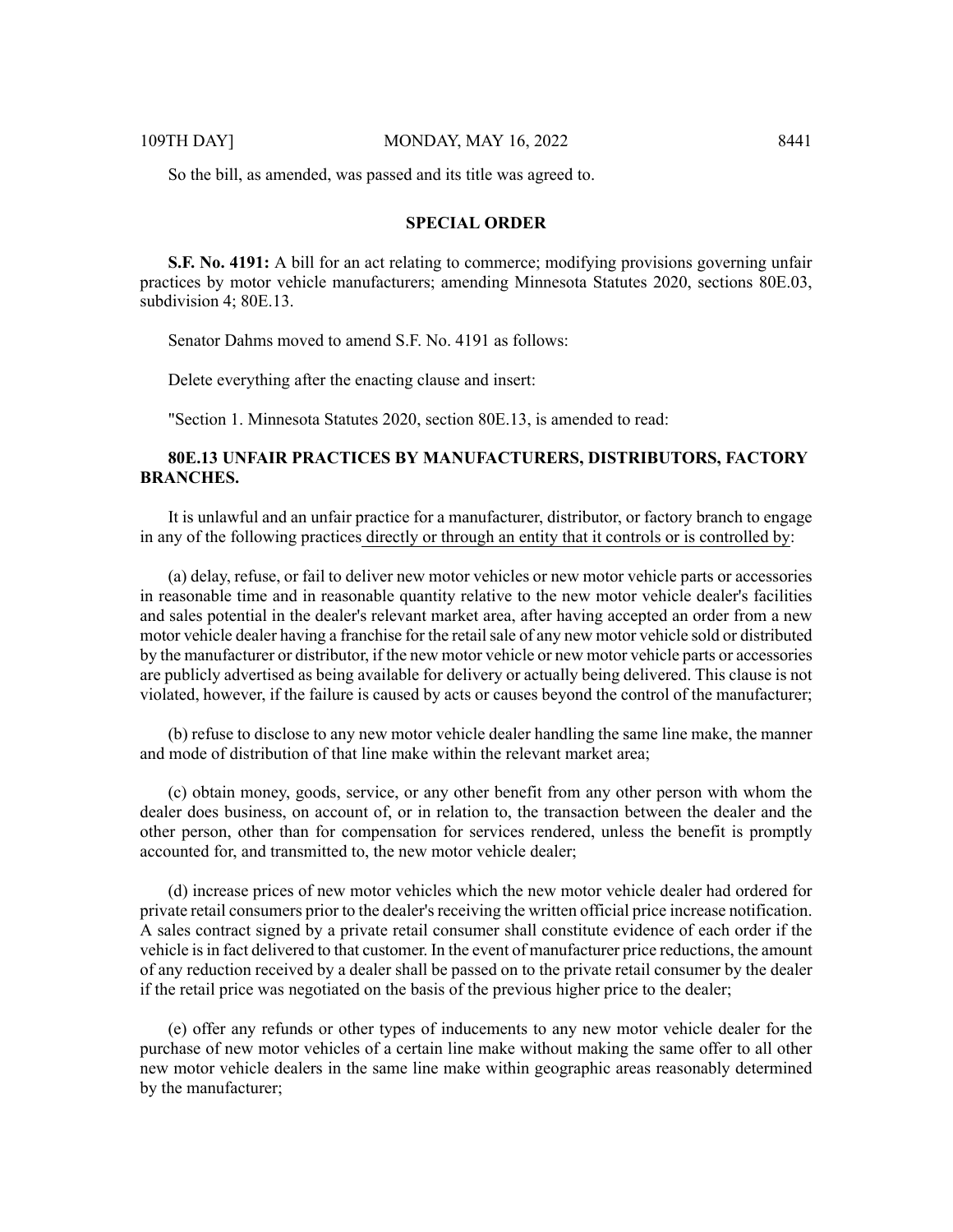(f) release to any outside party, except under subpoena or in an administrative or judicial proceeding involving the manufacturer or dealer, any business, financial, or personal information which may be provided by the dealer to the manufacturer, without the express written consent of the dealer or unless pertinent to judicial or governmental administrative proceedings or to arbitration proceedings of any kind;

(g) deny any new motor vehicle dealer the right of free association with any other new motor vehicle dealer for any lawful purpose;

(h) unfairly discriminate among its new motor vehicle dealers with respect to warranty reimbursement or authority granted its new vehicle dealersto make warranty adjustments with retail customers;

(i) compete with a new motor vehicle dealer in the same line make operating under an agreement or franchise from the same manufacturer, distributor, or factory branch. A manufacturer, distributor, or factory branch is considered to be competing when it has an ownership interest, other than a passive interest held for investment purposes, in a dealership of its line make located within the in this state, or in a dealership of a competing line make in this state. A manufacturer, distributor, or factory branch shall not, however, be deemed to be competing when operating a dealership, either temporarily or for a reasonable period, which is for sale to any qualified independent person at a fair and reasonable price, or when involved in a bona fide relationship in which an independent person has made a significant investment subject to loss in the dealership and can reasonably expect to acquire full ownership and full management and operational control of the dealership within a reasonable time on reasonable terms and conditions;

(j) prevent a new motor vehicle dealer from transferring or assigning a new motor vehicle dealership to a qualified transferee. There shall be no transfer, assignment of the franchise, or major change in the executive management of the dealership, except as is otherwise provided in sections 80E.01 to 80E.17, without consent of the manufacturer, which shall not be withheld without good cause. In determining whether good cause exists for withholding consent to a transfer or assignment, the manufacturer, distributor, factory branch, or importer hasthe burden of proving that the transferee is a person who is not of good moral character or does not meet the franchisor's existing and reasonable capital standards and, considering the volume of sales and service of the new motor vehicle dealer, reasonable business experience standards in the market area. Denial of the request must be in writing and delivered to the new motor vehicle dealer within 60 days after the manufacturer receivesthe completed application customarily used by the manufacturer, distributor, factory branch, or importer for dealer appointments. If a denial is not sent within this period, the manufacturer shall be deemed to have given its consent to the proposed transfer or change. In the event of a proposed sale or transfer of a franchise, the manufacturer, distributor, factory branch, or importer shall be permitted to exercise a right of first refusal to acquire the franchisee's assets or ownership if:

(1) the franchise agreement permits the manufacturer, distributor, factory branch, or importer to exercise a right of first refusal to acquire the franchisee's assets or ownership in the event of a proposed sale or transfer;

(2) the proposed transfer of the dealership or its assetsis of more than 50 percent of the ownership or assets;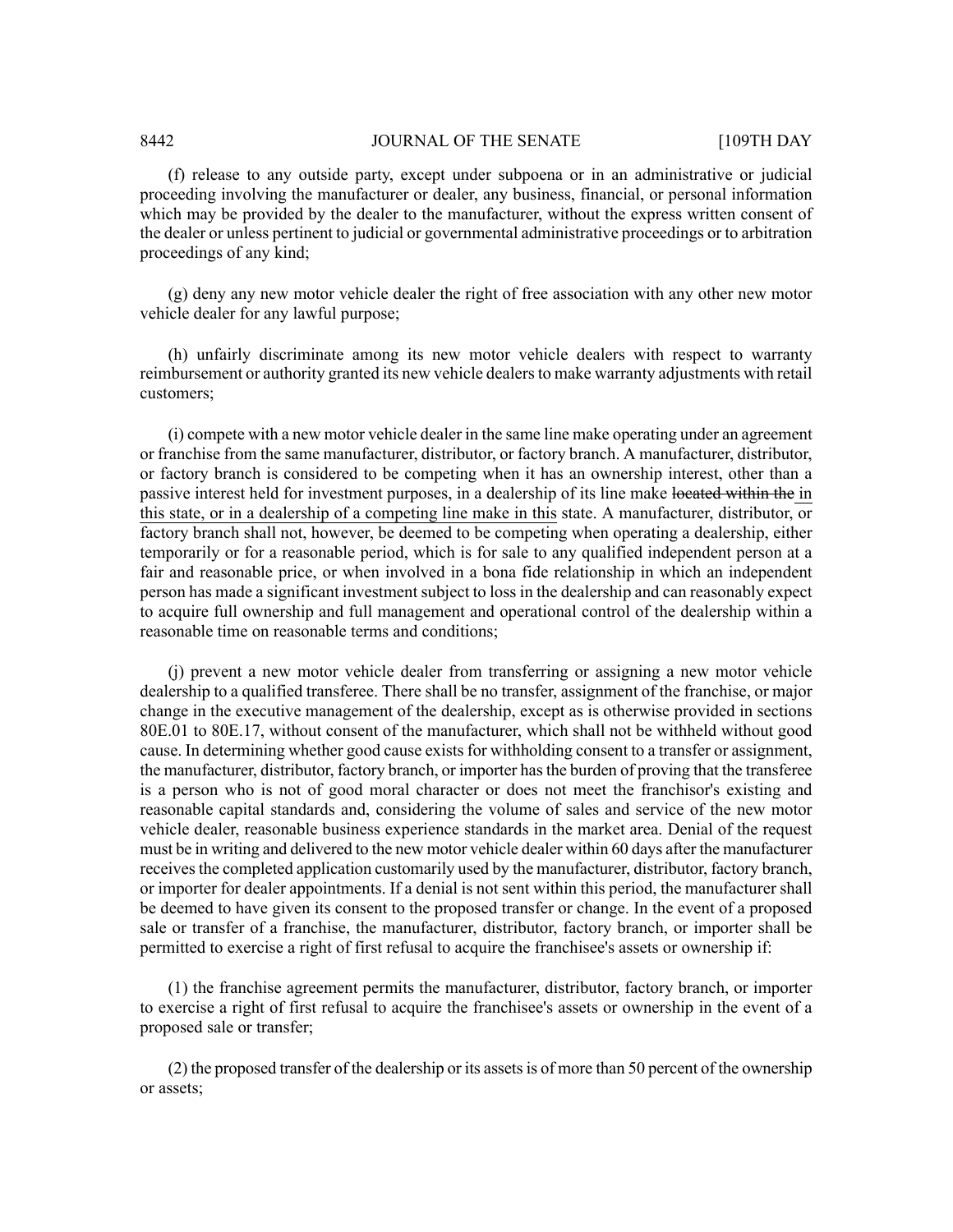(3) the manufacturer, distributor, factory branch, or importer notifies the dealer in writing within 60 days of its receipt of the complete written proposal for the proposed sale or transfer on forms generally utilized by the manufacturer, distributor, factory branch, or importer for such purposes and containing the information required therein and all documents and agreements relating to the proposed sale or transfer;

(4) the exercise of the right of first refusal will result in the dealer and dealer's owners receiving the same or greater consideration with equivalent terms of sale as is provided in the documents and agreements submitted to the manufacturer, distributor, factory branch, or importer under clause (3);

(5) the proposed change of 50 percent or more of the ownership or of the dealership assets does not involve the transfer or sale of assets or the transfer or issuance of stock by the dealer or one or more dealer owners to a family member, including a spouse, child, stepchild, grandchild, spouse of a child or grandchild, brother, sister, or parent of the dealer owner; to a manager who has been employed in the dealership for at least four years and is otherwise qualified as a dealer operator; or to a partnership or corporation owned and controlled by one or more of such persons; and

(6) the manufacturer, distributor, factory branch, or importer agrees to pay the reasonable expenses, including reasonable attorney fees, which do not exceed the usual customary and reasonable fees charged for similar work done for other clients incurred by the proposed new owner and transferee before the manufacturer, distributor, factory branch, or importer exercises its right of first refusal, in negotiating and implementing the contract for the proposed change of ownership or transfer of dealership assets. However, payment of such expenses and attorney fees shall not be required if the dealer has not submitted or caused to be submitted an accounting of those expenses within 20 days after the dealer's receipt of the manufacturer, distributor, factory branch, or importer's written request for such an accounting. The manufacturer, distributor, factory branch, or importer may request such an accounting before exercising its right of first refusal. The obligation created under this clause is enforceable by the transferee;

(k) threaten to modify or replace or modify or replace a franchise with a succeeding franchise that would adversely alter the rights or obligations of a new motor vehicle dealer under an existing franchise or that substantially impairs the sales or service obligations or investments of the motor vehicle dealer;

(l) unreasonably deny the right to acquire factory program vehicles to any dealer holding a valid franchise from the manufacturer to sell the same line make of vehicles, provided that the manufacturer may impose reasonable restrictions and limitations on the purchase or resale of program vehicles to be applied equitably to all of its franchised dealers. For the purposes of this paragraph, "factory program vehicle" has the meaning given the term in section 80E.06, subdivision 2;

(m) except as provided in paragraph (n), fail or refuse to offer to its same line make franchised dealers all models manufactured for that line make, other than including alternative fuel vehicles as defined in section 216C.01, subdivision 1b. Failure to offer a model is not a violation of this section if the failure is not arbitrary and is due to a lack of manufacturing capacity, a strike, labor difficulty, or other cause over which the manufacturer, distributor, or factory branch has no control;

(n) require a dealer to pay an extra fee, or remodel, renovate, or recondition the dealer's existing facilities, or purchase unreasonable advertising displays, training, tools, or other materials, or to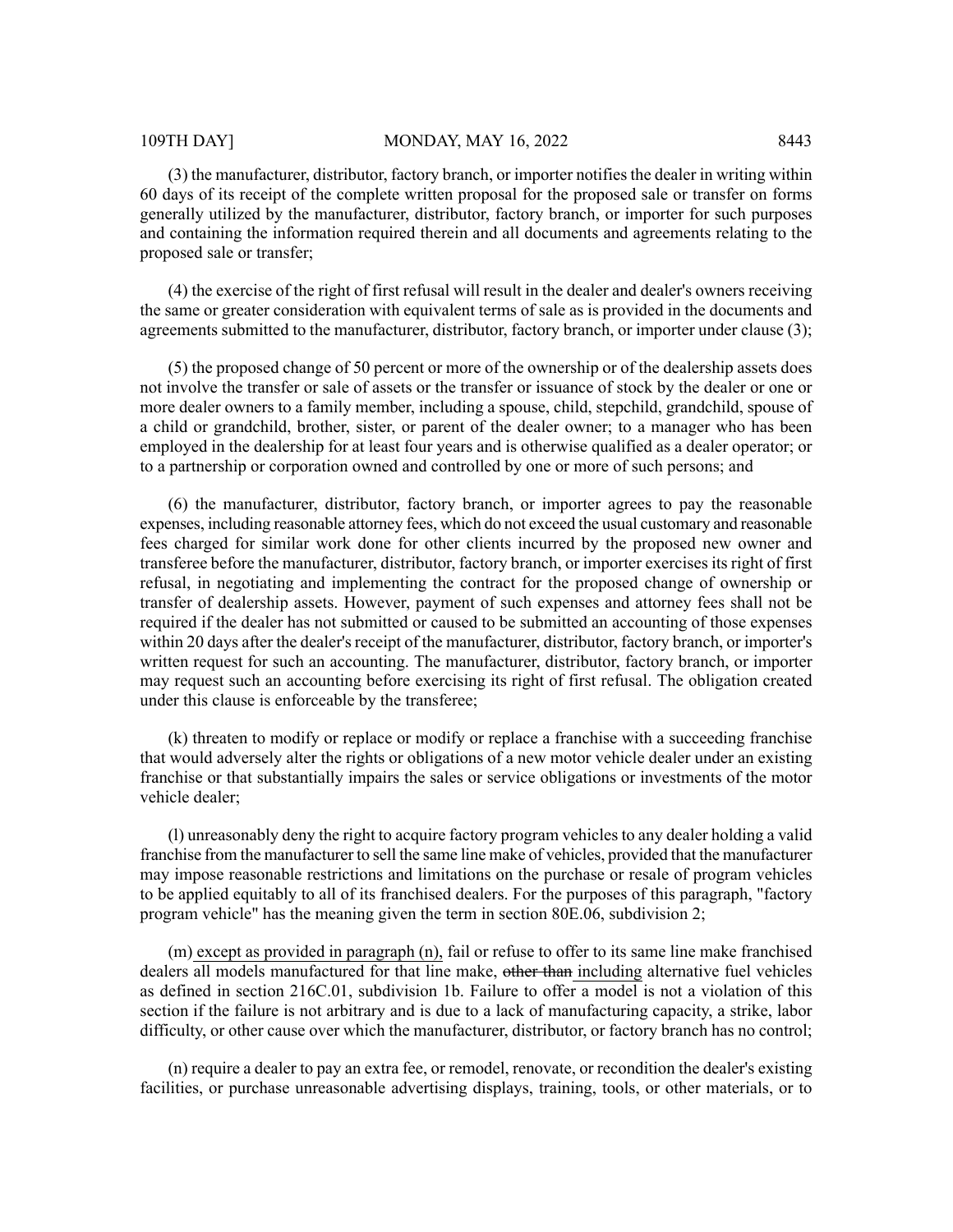require the dealer to establish exclusive facilities or dedicated personnel as a prerequisite to receiving a model or a series of vehicles. A manufacturer, distributor, or factory branch may require a dealer to comply with reasonable requirements for the sale and service of an alternative fuel vehicle or to serve an alternative fuel vehicle customer;

(o) require a dealer by program, incentive provision, or otherwise to adhere to performance standards that are not applied uniformly to other similarly situated dealers.

A performance standard, sales objective, or program for measuring dealership performance that may have a material effect on a dealer, including the dealer's right to payment under any incentive or reimbursement program, and the application of the standard or program by a manufacturer, distributor, or factory branch must be fair, reasonable, equitable, and based on accurate information. Upon written request by any of its franchised dealers located within Minnesota, a manufacturer, distributor, or factory branch must provide the method or formula used by the manufacturer in establishing the sales volumes for receiving a rebate or incentive and the specific calculations for determining the required sales volumes of the inquiring dealer and any of the manufacturer's other Minnesota-franchised new motor vehicle dealers of the same line-make located within 75 miles of the inquiring dealer. Nothing contained in this section requires a manufacturer, distributor, or factory branch to disclose confidential business information of any of its franchised dealers or the required numerical sales volumes that any of its franchised dealers must attain to receive a rebate or incentive. An inquiring dealer may file a civil action as provided in section 80E.17 without a showing of injury if a manufacturer, distributor, or factory branch fails to make the disclosure required by this section.

A manufacturer, distributor, or factory branch has the burden of proving that the performance standard, sales objective, or program for measuring dealership performance is fair, reasonable, and uniformly applied under this section;

(p) assign or change a dealer's area of sales effectiveness arbitrarily or without due regard to the present pattern of motor vehicle sales and registrations within the dealer's market. The manufacturer, distributor, or factory branch must provide at least 90 days' notice of the proposed change. The change may not take effect if the dealer commences a civil action within the 90 days' notice period to determine whether the manufacturer, distributor, or factory branch met its obligations under this section. The burden of proof in such an action shall be on the manufacturer or distributor. In determining at the evidentiary hearing whether a manufacturer, distributor, or factory branch has assigned or changed the dealer's area of sales effectiveness or is proposing to assign or change the dealer's area of sales effectiveness arbitrarily or without due regard to the present pattern of motor vehicle sales and registrations within the dealer's market, the court may take into consideration the relevant circumstances, including, but not limited to:

(1) the traffic patterns between consumers and the same line-make franchised dealers of the affected manufacturer, distributor, or factory branch who are located within the market;

(2) the pattern of new vehicle sales and registrations of the affected manufacturer, distributor, or factory branch within various portions of the area of sales effectiveness and within the market as a whole;

(3) the growth or decline in population, density of population, and new car registrations in the market;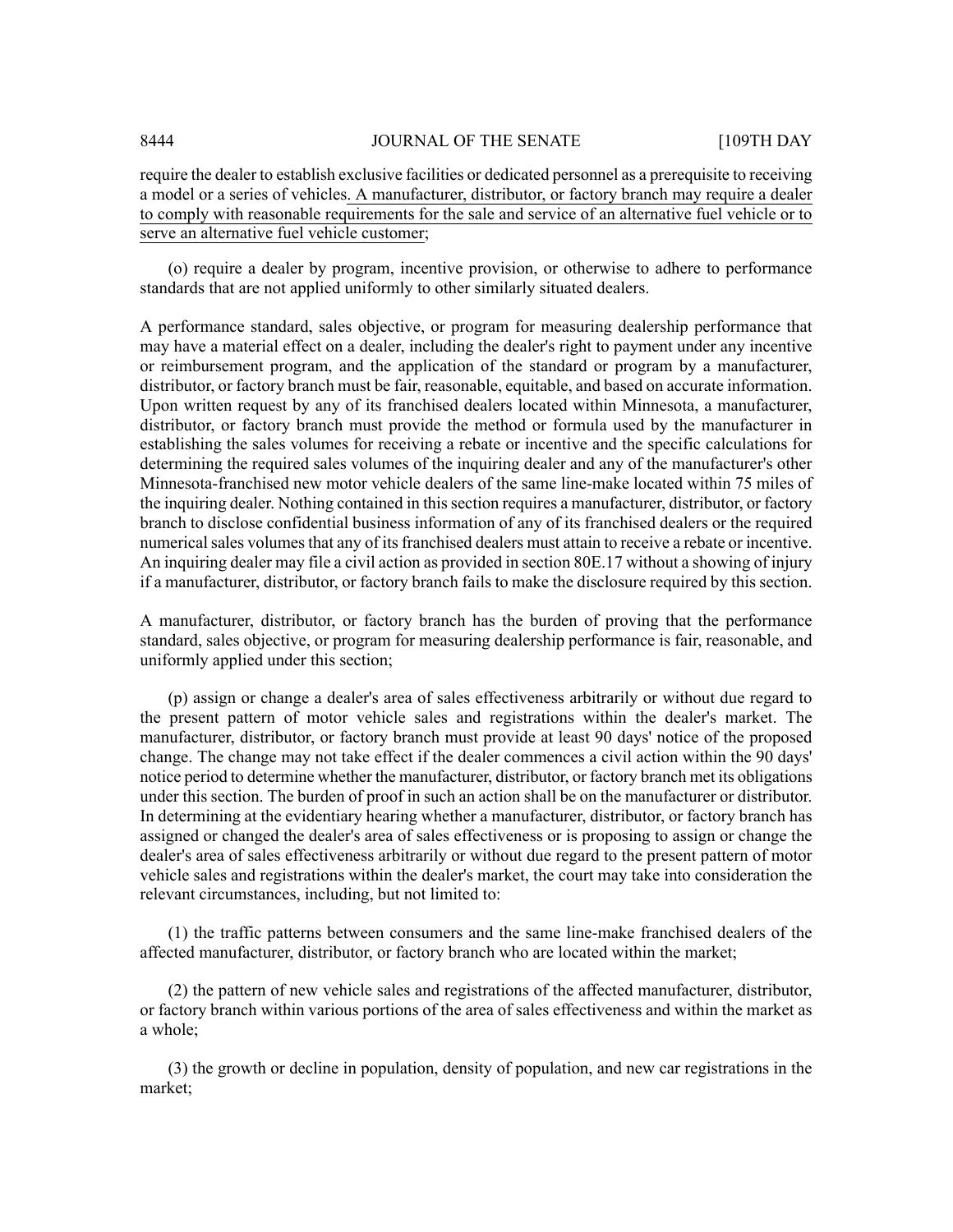(4) the presence or absence of natural geographical obstacles or boundaries, such as rivers;

(5) the proximity of census tracts or other geographic units used by the affected manufacturer, factory branch, distributor, or distributor branch in determining the same line-make dealers' respective areas of sales effectiveness; and

(6) the reasonableness of the change or proposed change to the dealer's area ofsales effectiveness, considering the benefits and harm to the petitioning dealer, other same line-make dealers, and the manufacturer, distributor, or factory branch;

(q) to charge back, withhold payment, deny vehicle allocation, or take any other adverse action against a dealer when a new vehicle sold by the dealer has been exported to a foreign country, unless the manufacturer, distributor, or factory branch can show that at the time of sale, the customer's information was listed on a known or suspected exporter list made available to the dealer, or the dealer knew or reasonably should have known of the purchaser's intention to export or resell the motor vehicle in violation of the manufacturer's export policy. There is a rebuttable presumption that the dealer did not know orshould not have reasonably known that the vehicle would be exported or resold in violation of the manufacturer's export policy if the vehicle is titled and registered in any state of the United States;

(r) to implement a charge back or withhold payment to a dealer that is solely due to an unreasonable delay by the registrar, as defined in section 168.002, subdivision 29, in the transfer or registration of a new motor vehicle. The dealer must give the manufacturer notice of the state's delay in writing. Within 30 days of any notice of a charge back, withholding of payments, or denial of a claim, the dealer must transmit to the manufacturer: (1) documentation to demonstrate the vehicle sale and delivery as reported; and (2) a written attestation signed by the dealer operator or general manager stating that the delay is attributable to the state. This clause expires on June 30, 2022; or

(s) to require a dealer or prospective dealer by program, incentive provision, or otherwise to construct improvements to its or a predecessor's facilities or to install new signs or other franchisor image elements that replace or substantially alter improvements, signs, or franchisor image elements completed within the preceding ten years that were required and approved by the manufacturer, distributor, or factory branch, including any such improvements, signs, or franchisor image elements that were required as a condition of the dealer or predecessor dealer receiving an incentive or other compensation from the manufacturer, distributor, or factory branch.

This paragraph shall not apply to a program or agreement that provides lump sum payments to assist dealers in making facility improvements or to pay for signs or franchisor image elements when such payments are not dependent on the dealer selling or purchasing specific numbers of new vehicles and shall not apply to a program that is in effect with more than one Minnesota dealer on August 1, 2018, nor to any renewal of such program, nor to a modification that is not a substantial modification of a material term or condition of such program."

Amend the title accordingly

The motion prevailed. So the amendment was adopted.

S.F. No. 4191 was read the third time, as amended, and placed on its final passage.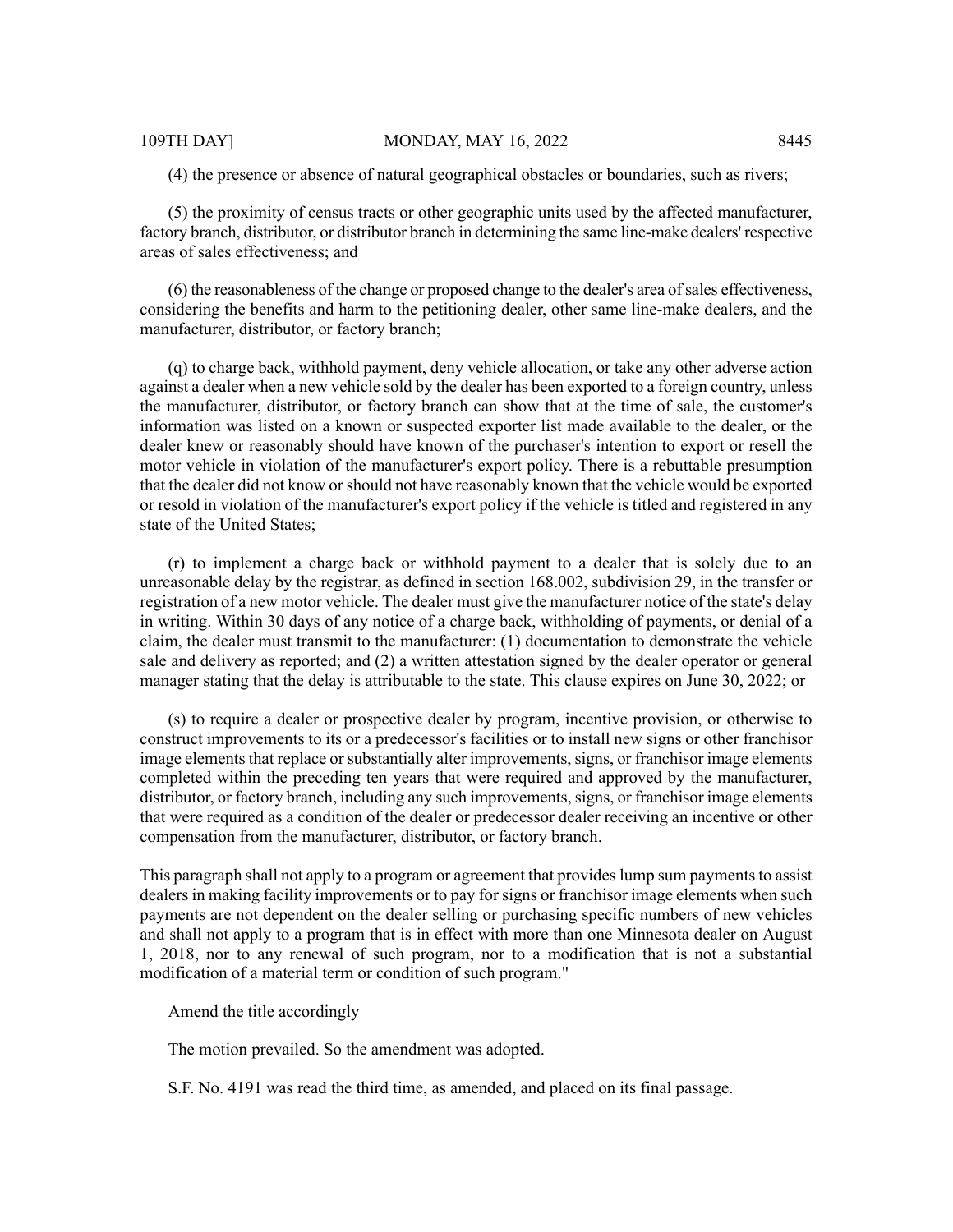#### 8446 JOURNAL OF THE SENATE [109TH DAY

The question was taken on the passage of the bill, as amended.

The roll was called, and there were yeas 64 and nays 1, as follows:

Those who voted in the affirmative were:

| Abeler      | Draheim   | Howe            | López Franzen | Putnam     |
|-------------|-----------|-----------------|---------------|------------|
| Anderson    | Duckworth | Isaacson        | Marty         | Rarick     |
| Bakk        | Dziedzic  | Jasinski        | Mathews       | Rest       |
| Benson      | Eaton     | Johnson         | McEwen        | Rosen      |
| Bigham      | Eichorn   | Johnson Stewart | Miller        | Ruud       |
| Carlson     | Eken      | Kent            | Murphy        | Senjem     |
| Chamberlain | Fateh     | Kiffmeyer       | Nelson        | Tomassoni  |
| Champion    | Frentz    | Klein           | Newman        | Torres Ray |
| Clausen     | Gazelka   | Koran           | Newton        | Utke       |
| Coleman     | Goggin    | Kunesh          | Osmek         | Weber      |
| Cwodzinski  | Hawj      | Lang            | Pappas        | Westrom    |
| Dahms       | Hoffman   | Latz            | Port          | Wiger      |
| Dornink     | Housley   | Limmer          | Pratt         |            |

Pursuant to Rule 40, Senator Jasinski cast the affirmative vote on behalf of the following Senators: Anderson, Chamberlain, Johnson, Lang, Pratt, Rarick, Senjem, and Tomassoni.

Pursuant to Rule 40, Senator Hawj cast the affirmative vote on behalf of the following Senators: Eaton, Eken, Fateh, Frentz, López Franzen, Newton, and Torres Ray.

Those who voted in the negative were:

Dibble

So the bill, as amended, was passed and its title was agreed to.

## **MEMBERS EXCUSED**

Senator Wiklund was excused from the Session of today. Senators Latz and López Franzen were excused from the Session of today from 12:50 to 1:05 p.m.

# **ADJOURNMENT**

Senator Miller moved that the Senate do now adjourn until 11:00 a.m., Tuesday, May 17, 2022. The motion prevailed.

Cal R. Ludeman, Secretary of the Senate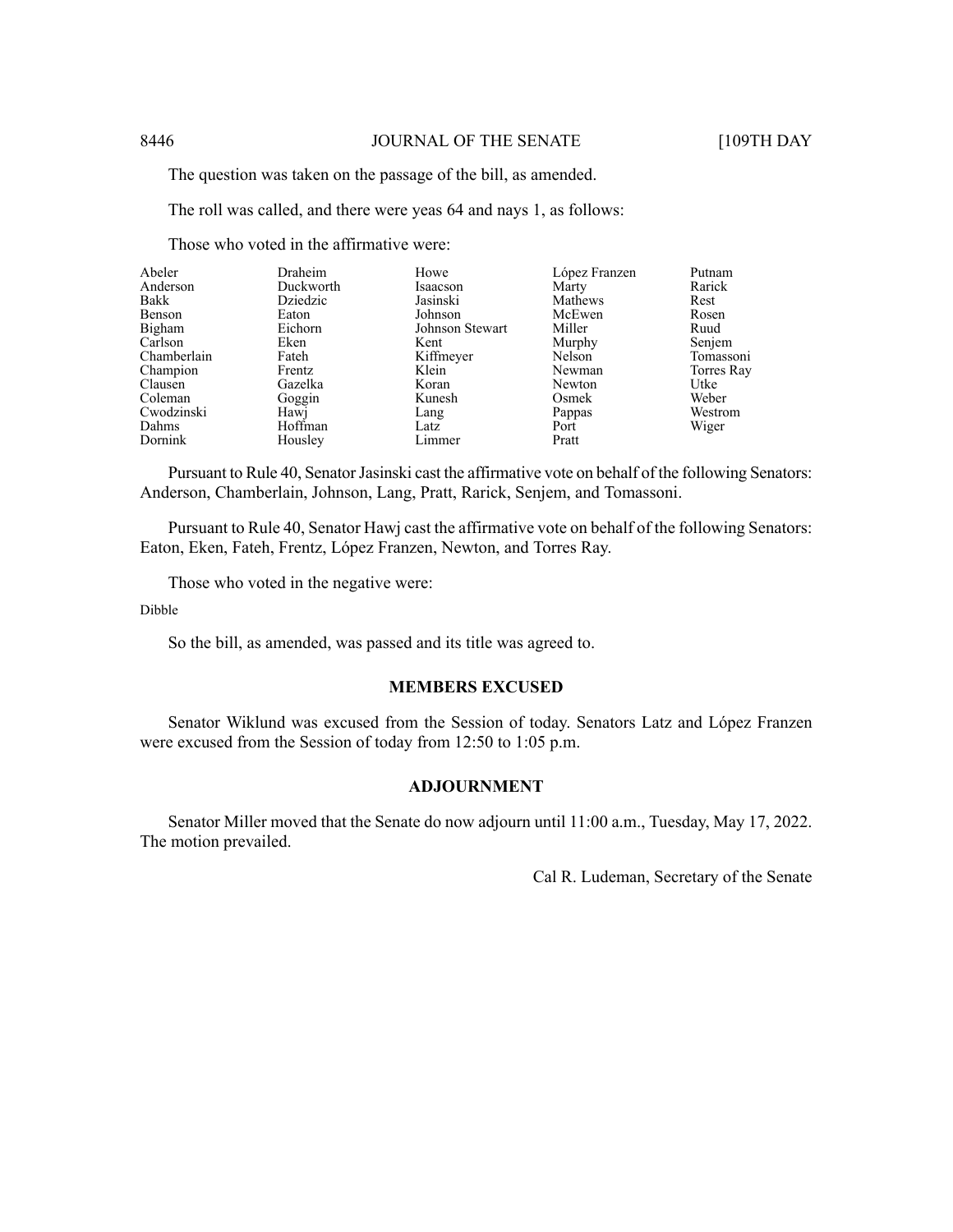# **INDEX TO DAILY JOURNAL**

# **Monday, May 16, 2022**

# **EXECUTIVE AND OFFICIAL COMMUNICATIONS**

#### Page 8426

# **MESSAGES FROM THE HOUSE AND FIRST READING OF HOUSE FILES**

| S.F.<br>Nos. | Message<br>Page | H.F.<br>Nos. | Message<br>Page            | 1st<br>Reading<br>Page |
|--------------|-----------------|--------------|----------------------------|------------------------|
|              | $3008$ 8426     |              | 778 8429                   | 8429                   |
|              | 4476 8427       |              | $3669$ 8427<br>$4670$ 8429 | 8429                   |

#### **REPORTS OF COMMITTEES**

| S.F. Nos. | Page        | H.F. Nos. | Page |
|-----------|-------------|-----------|------|
|           | $1257$ 8430 |           |      |
|           | $4131$ 8429 |           |      |

#### **SECOND READINGS**

| S.F. Nos. | Page   | H.F. Nos.   | Page |
|-----------|--------|-------------|------|
| 1257      | . 8434 | $2725$ 8435 |      |

#### **INTRODUCTION AND FIRST READING OF SENATE BILLS**

S.F Nos. 4594 to 4597 . . . . . . . . . . . . . . . . . Pages 8434 to 8435

#### **MOTIONS AND RESOLUTIONS**

| S.F. Nos. | Page     | H.F. Nos. | Page      |
|-----------|----------|-----------|-----------|
|           | 724 8435 |           | 2725 8435 |
|           | 41918441 |           | 2725 8435 |